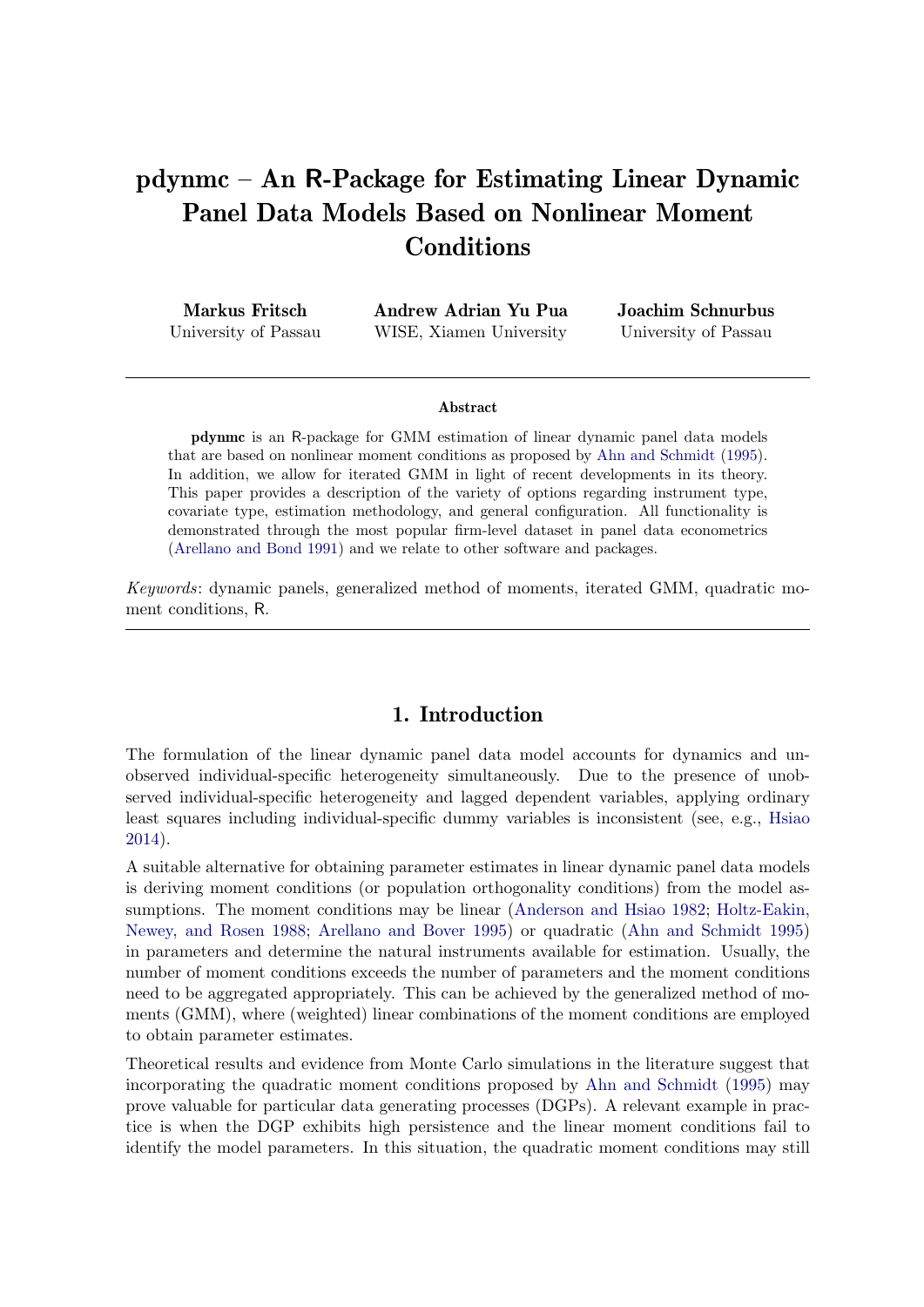provide identification [\(Bun and Kleibergen](#page-21-4) [2019;](#page-21-4) [Bun and Sarafidis](#page-21-5) [2015;](#page-21-5) [Gørgens, Han, and](#page-22-2) [Xue](#page-22-2) [2019\)](#page-22-2), and they are immediate by-products of imposing only the so-called standard assumptions (henceforth SA). Furthermore, we have also been working on other theoretical and practical aspects related to these quadratic moment conditions [\(Pua, Fritsch, and Schnurbus](#page-23-0) [2019a](#page-23-0)[,b\)](#page-23-1). These SA are the basis of the [Arellano and Bond](#page-21-1) [\(1991\)](#page-21-1) estimator, arguably the most popular default routine in dynamic panel data estimation.

Since the moment conditions employed in GMM estimation of linear dynamic panel data models are derived from model assumptions, a basic understanding of these assumptions is vital for setting up a plausible estimation routine. The methodological part of this paper briefly reviews the assumptions implied when using particular moment conditions in estimation. As a result, we add to the exposition in the plm vignette, where one of its functions pgmm is used to estimate linear dynamic panel data models as well. For further reading on the methodology, we suggest [Fritsch](#page-22-3) [\(2019\)](#page-22-3) and the book-length treatment in [Croissant and](#page-21-6) [Millo](#page-21-6) [\(2018\)](#page-21-6).

### 2. Main contributions

Even though quadratic moment conditions were proposed more than 20 years ago, standard estimation routines are generally not available across statistical software. To the best of our knowledge, there is currently only the implementation provided by [\(Kripfganz](#page-22-4) [2019\)](#page-22-4), called xtdpdgmm, for the commercial statistical software Stata [\(StataCorp](#page-23-2) [2015\)](#page-23-2) that is explicitly designed to incorporate nonlinear moment conditions into GMM estimation. Furthermore, the current implementation in Stata requires version 13 or higher.

Our package pdynmc provides an implementation of GMM estimation of linear dynamic panel data models based on [Holtz-Eakin](#page-22-1) et al. [\(1988\)](#page-22-1), [Arellano and Bover](#page-21-3) [\(1995\)](#page-21-3), and [Ahn and](#page-21-0) [Schmidt](#page-21-0) [\(1995\)](#page-21-0) moment conditions in the open source statistical software R [\(R Core Team](#page-23-3) [2019\)](#page-23-3). In contrast to routines in the existing packages plm [\(Croissant and Millo](#page-21-7) [2008\)](#page-21-7), and panelvar [\(Sigmund and Ferstl](#page-23-4) [2019\)](#page-23-4), we allow the inclusion of quadratic moment conditions into the analysis. Nevertheless, the package panelvar allows the user to perform lag selection based on information criteria and structural analysis based on impulse response functions, while the package **plm** provides a variety of functions for the estimation of static and dynamic linear panel models, along with some random effects estimators and a number of different specification tests. Yet another package that tries to exploit the panel data structure by generalized estimating equations is panelr [\(Long](#page-22-5) [2019\)](#page-22-5).

Furthermore, just like the function pgmm in the plm package, pdynmc allows the computation of one-step and two-step closed form GMM estimators and standard specification testing such as overidentifying restrictions tests, serial correlation tests, and Wald tests. These features are shared by other packages implemented in Gauss, Ox [\(Doornik, Arellano, and Bond](#page-21-8) [2012\)](#page-21-8), R, and Stata.

More importantly, our contributed package already includes iterated GMM estimation as a default. Recent work by [Hansen and Lee](#page-22-6) [\(2019\)](#page-22-6) have shown the merits of the iterated GMM estimator and develop the theory under potential misspecification of moment conditions. Unfortunately, we have not incorporated their theory into the package but would eventually incorporate the theory to enable other researchers to use our package for simulation studies. For the moment, this feature is still "bleeding-edge" for the general audience. Furthermore,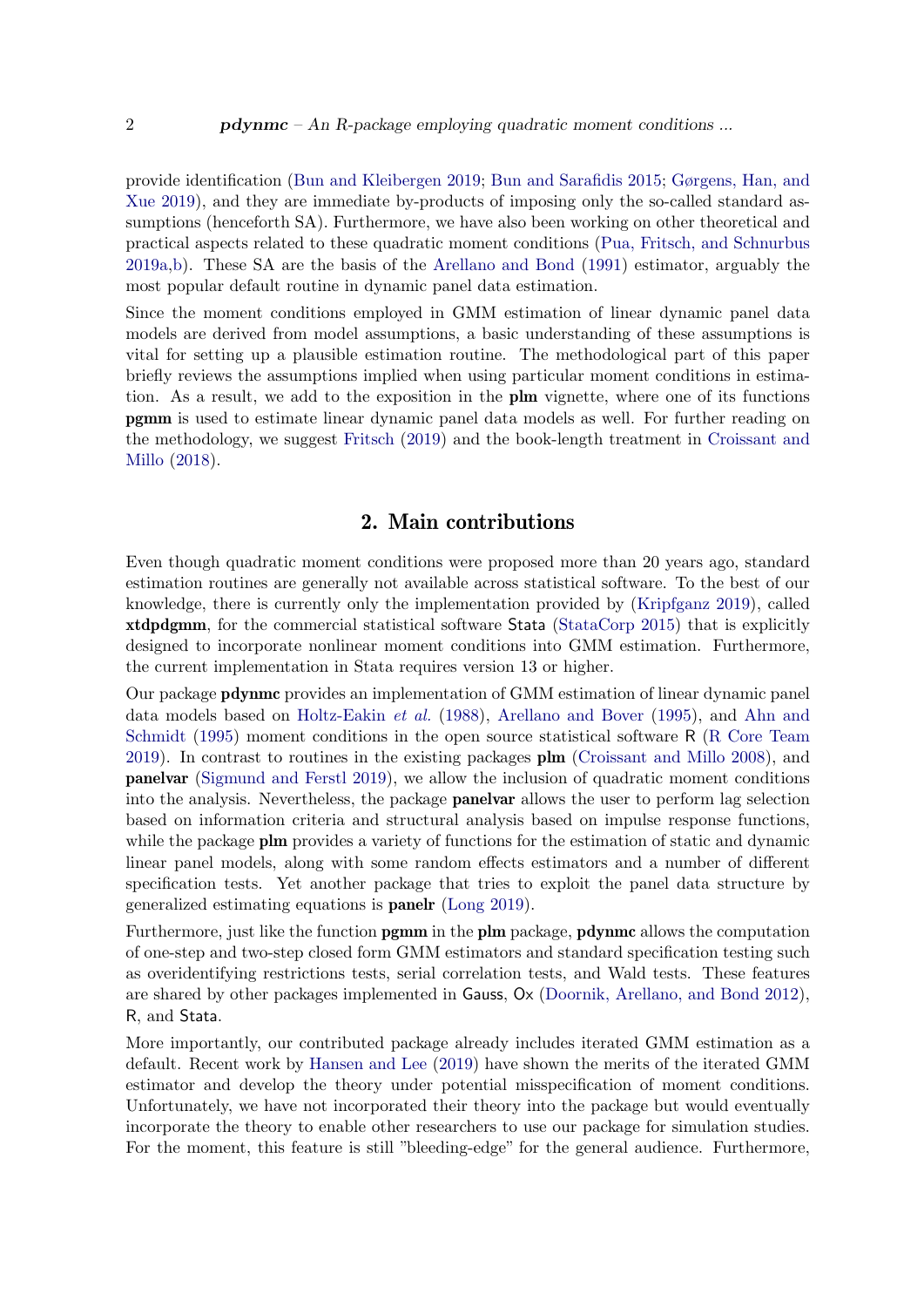having iterated GMM for dynamic panels available may help in further work to extend results found in, for example, [Hwang and Sun](#page-22-7) [\(2018\)](#page-22-7).

Regrettably, pdynmc is not as fast as xtdpdgmm. Some alternative R codes that have substantial speed improvements are available from [Phillips and Han](#page-23-5) [\(2019\)](#page-23-5) but lack the functionality of a full package. As a check of the current functionality of pdynmc, we estimated the model they used as a DGP for their simulations. We simulated only one realization of their DGP, which is a linear  $AR(1)$  dynamic panel model with one exogenous covariate with 1000 crosssectional units, 40 time periods. We were able to estimate the model for one realization of their DGP in 1.5 to 2 minutes. In contrast, pgmm fails to even start. Although our computational time does not match [Phillips and Han](#page-23-5) [\(2019\)](#page-23-5), we believe this is a good start and will continue working on speed improvements of pdynmc in future releases of the package.

The structure of the paper is as follows. Section [3](#page-2-0) briefly sketches the linear dynamic panel data model, states the underlying assumptions frequently used in the literature, and describes the moment conditions arising from the model assumptions. Section [4](#page-7-0) covers GMM estimation of linear dynamic panel data models and illustrates the minimization criterion, and estimation in one, two, or multiple steps. Section 5 outlines the computation of standard errors, specification testing and overidentifying restrictions testing, and the testing of general linear hypotheses. Section [6](#page-12-0) illustrates the estimation of linear dynamic panel data models with pdynmc for the data set of [Arellano and Bond](#page-21-1) [\(1991\)](#page-21-1) on adjustments of employment of firms located in the United Kingdom. Section [7](#page-19-0) concludes and sketches functionality we plan to add to future releases of the package.

# <span id="page-2-1"></span>3. Linear dynamic panel data model

#### <span id="page-2-0"></span>3.1. Model and standard assumptions

For a given dataset with cross section dimension  $n$  and time series dimension  $T$ , consider a typical linear dynamic panel data model of the following form:

$$
y_{i,t} = \alpha y_{i,t-1} + \beta x_{i,t} + u_{i,t}, \quad i = 1, \dots, n; \ t = 2, \dots, T,
$$
 (1)

<span id="page-2-2"></span>
$$
u_{i,t} = \eta_i + \varepsilon_{i,t}.\tag{2}
$$

Here  $y_{i,t}$  and  $y_{i,t-1}$  denote the dependent variable and its lag,  $\alpha$  is the lag parameter, and  $x_{i,t}$ is a single covariate with corresponding slope coefficient  $\beta$ . The second equation shows that the model allows for a composite error term  $u_{i,t}$  which can be separated into an unobserved individual-specific effect  $\eta_i$  and an idiosyncratic remainder component  $\varepsilon_{i,t}$ .

Combining the Equations [\(1\)](#page-2-1) and [\(2\)](#page-2-2) yields the single equation form of the model

<span id="page-2-3"></span>
$$
y_{i,t} = \alpha y_{i,t-1} + \beta x_{i,t} + \eta_i + \varepsilon_{i,t}, \quad i = 1, ..., n; \ t = 2, ..., T.
$$
 (3)

For illustration purposes in this section, we only include one lag of the dependent variable, one covariate, and omit unobserved time-specific effects for simplicity of exposition and notational convenience. Extending the representation is straightforward and pdynmc can also accommodate  $AR(p)$  models. The initial time period is denoted by  $t = 1$ .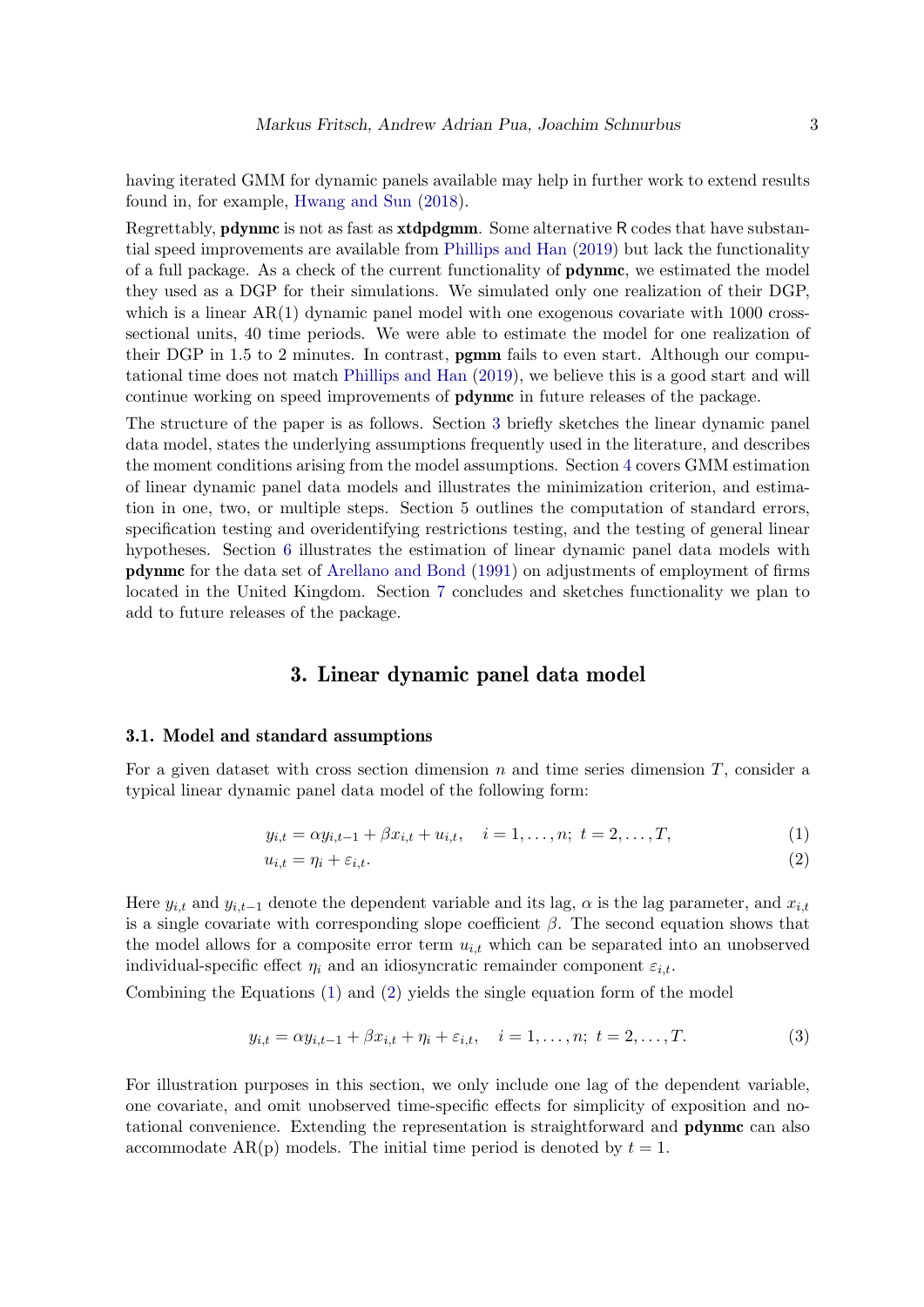In the linear dynamic panel data literature, researchers have focsued on the following standard assumptions, henceforth SA, (see [Ahn and Schmidt](#page-21-0) [1995\)](#page-21-0):

> <span id="page-3-1"></span>The data are independently distributed only across  $i$ ,  $(4)$  $E(\eta_i) = 0, \quad i = 1, ..., n,$  $E(\varepsilon_{i,t}) = 0, \quad i = 1, ..., n; \ t = 2, ..., T,$  $E(\varepsilon_{i,t} \cdot \eta_i) = 0, \quad i = 1, ..., n; t = 2, ..., T,$  $E(\varepsilon_{i,t} \cdot \varepsilon_{i,s}) = 0, \quad i = 1, ..., n; t \neq s,$  $E(y_{i,1} \cdot \varepsilon_{i,t}) = 0, \quad i = 1, ..., n; t = 2, ..., T,$  $n \to \infty$ , while T is fixed, such that  $\frac{T}{n} \to 0$ .

We will assume that the SA holds for the rest of the paper. Next, we discuss how these SA help in the estimation of the parameters of the linear dynamic panel data model.

#### 3.2. Moment conditions from standard assumptions

The unobserved individual-specific effects  $\eta_i$  may be eliminated from Equation [\(3\)](#page-2-3) by taking first differences, i.e.,

<span id="page-3-0"></span>
$$
\Delta y_{i,t} = \alpha \Delta y_{i,t-1} + \beta \Delta x_{i,t} + \Delta \varepsilon_{i,t}, \quad i = 1, \dots, n; \ t = 2, \dots, T. \tag{5}
$$

Because the first difference of the lagged dependent variable  $\Delta y_{i,t-1} = y_{i,t-1} - y_{i,t-2}$  and the first difference of the idiosyncratic remainder component  $\Delta \varepsilon_{i,t} = \varepsilon_{i,t} - \varepsilon_{i,t-1}$  are not orthogonal, using least squares to estimate Equation [\(5\)](#page-3-0) produces inconsistent estimators. The SA stated in Equation [\(4\)](#page-3-1) provide a remedy.

In particular, [Holtz-Eakin](#page-22-1) et al. [\(1988\)](#page-22-1) (henceforth HNR) propose linear (in parameters) moment conditions

<span id="page-3-2"></span>
$$
E(y_{i,s} \cdot \Delta u_{i,t}) = 0, \qquad t = 3, \dots, T; \ s = 1, \dots, t - 2. \tag{6}
$$

Equation [\(6\)](#page-3-2) provides  $0.5(T-1)(T-2)$  moment conditions. Similar moment conditions can be derived from the covariate  $x_{i,t}$ , depending on its exogeneity classification. Endogenous, predetermined, and (strictly) exogenous covariates provide the following linear moment conditions, respectively:

$$
E(x_{i,s} \cdot \Delta u_{i,t}) = 0, \qquad t = 3, \dots, T, \qquad \text{where}
$$
  
\n
$$
s = 1, \dots, t - 2, \qquad \text{for} \qquad x \text{ endogenous},
$$
  
\n
$$
s = 1, \dots, t - 1, \qquad \text{for} \qquad x \text{ predetermined},
$$
  
\n
$$
s = 1, \dots, T, \qquad \text{for} \qquad x \text{ strictly exogenous}.
$$
 (7)

[Ahn and Schmidt](#page-21-0) [\(1995\)](#page-21-0) (henceforth AS) introduced the following  $T-3$  additional moment conditions, which are also implied by SA in Equation [\(4\)](#page-3-1):

<span id="page-3-4"></span><span id="page-3-3"></span>
$$
E(u_{i,t} \cdot \Delta u_{i,t-1}) = 0, \qquad t = 4, \dots, T. \tag{8}
$$

Rewriting the equation and expressing the moment conditions in terms of parameters and observables reveals that the AS moment conditions are quadratic in parameters.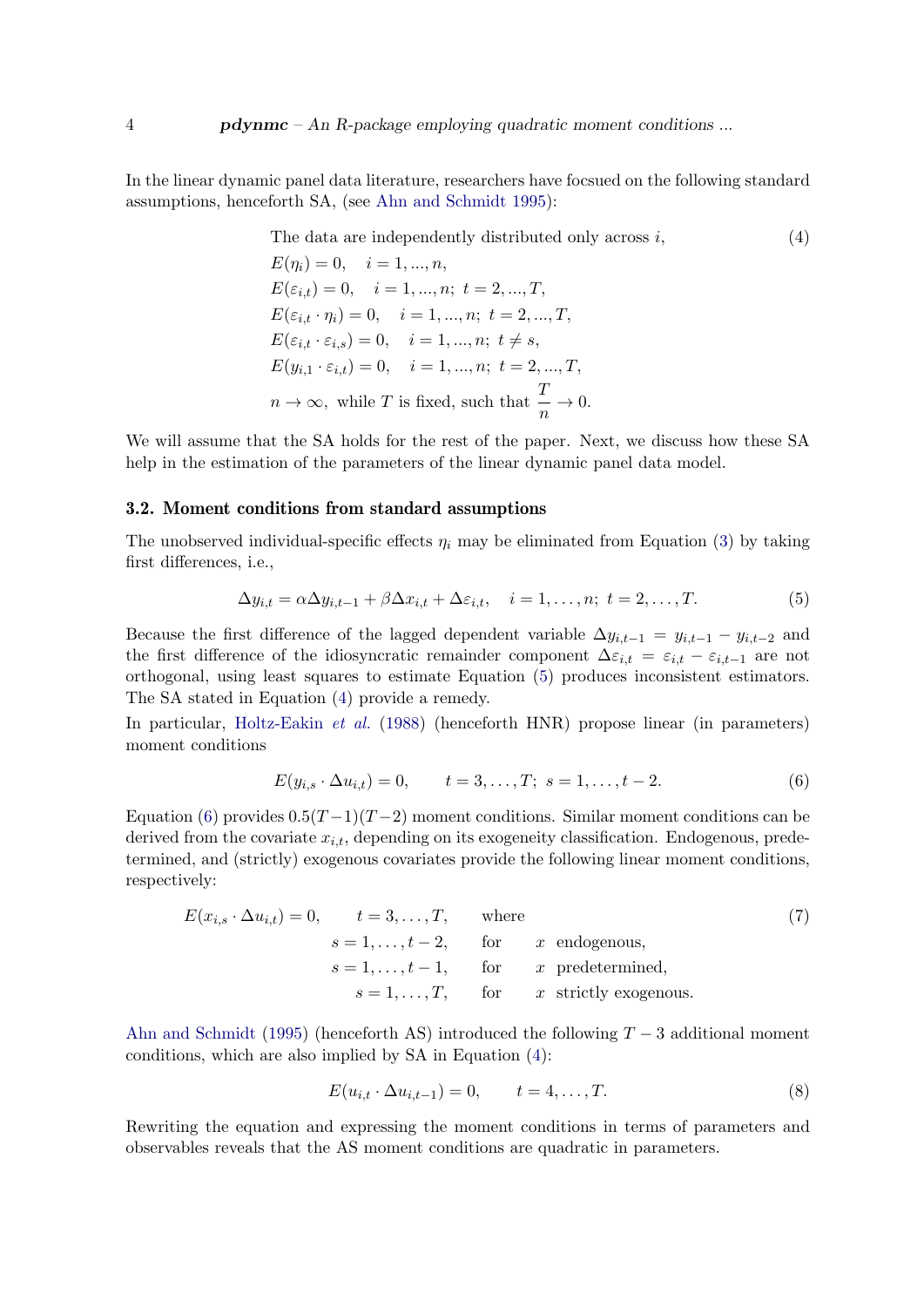Parameter estimates can be obtained by stacking together the sample analogues of the previously discussed moment conditions. As a result, we have  $m$  sample moment conditions  $\overline{\mathbf{M}} = \frac{1}{n}$  $\frac{1}{n}\sum_{i=1}^n \mathbf{M}_i$ . Now, suppose  $x_{it}$  is a predetermined covariate and we want to use all the corresponding HNR moment conditions in [\(6\)](#page-3-2) and [\(7\)](#page-3-3), and the AS moment conditions in [\(8\)](#page-3-4). Now, consider the following moment conditions on the left panel and the corresponding vector of individual moment condition contributions on the right panel  $M_i$  to be available for estimation:

<span id="page-4-0"></span> E(yi,<sup>1</sup> · ∆ui,3) E(yi,<sup>1</sup> · ∆ui,4) E(yi,<sup>2</sup> · ∆ui,4) E(yi,<sup>1</sup> · ∆ui,5) . . . E(yi,<sup>3</sup> · ∆ui,5) . . . E(yi,T <sup>−</sup><sup>2</sup> · ∆ui,T ) E(xi,<sup>1</sup> · ∆ui,3) E(xi,<sup>2</sup> · ∆ui,3) E(xi,<sup>1</sup> · ∆ui,4) . . . E(xi,<sup>3</sup> · ∆ui,4) . . . E(xi,T <sup>−</sup><sup>1</sup> · ∆ui,T ) E(ui,<sup>4</sup> · ∆ui,3) . . . E(ui,T · ∆ui,T <sup>−</sup>1) | {z } m×1 = 0 0 . . . 0 0 . . . 0 0 . . . 0 , M<sup>i</sup> |{z} m×1 = <sup>y</sup>i,<sup>1</sup> · <sup>∆</sup>fui,<sup>3</sup> <sup>y</sup>i,<sup>1</sup> · <sup>∆</sup>fui,<sup>4</sup> <sup>y</sup>i,<sup>2</sup> · <sup>∆</sup>fui,<sup>4</sup> <sup>y</sup>i,<sup>1</sup> · <sup>∆</sup>fui,<sup>5</sup> . . . <sup>y</sup>i,<sup>3</sup> · <sup>∆</sup>fui,<sup>5</sup> . . . <sup>y</sup>i,T <sup>−</sup><sup>2</sup> · <sup>∆</sup>fui,T <sup>x</sup>i,<sup>1</sup> · <sup>∆</sup>fui,<sup>3</sup> <sup>x</sup>i,<sup>2</sup> · <sup>∆</sup>fui,<sup>3</sup> <sup>x</sup>i,<sup>1</sup> · <sup>∆</sup>fui,<sup>4</sup> . . . <sup>x</sup>i,<sup>3</sup> · <sup>∆</sup>fui,<sup>4</sup> . . . <sup>x</sup>i,T <sup>−</sup><sup>1</sup> · <sup>∆</sup>fui,T <sup>u</sup>ei,<sup>4</sup> · <sup>∆</sup>fui,<sup>3</sup> . . . <sup>u</sup>ei,T · <sup>∆</sup>fui,T <sup>−</sup><sup>1</sup> . (9)

The dashed lines separate the three different sets of moment conditions. Note that we also distinguish the unobservable  $u_{i,t}$  and  $\Delta u_{i,t}$  from what can be computed from the data, namely  $\tilde{u}_{i,t}$  and  $\Delta u_{i,t}$ , in both panels of [\(9\)](#page-4-0) for emphasis. Further consider decomposing the individual moment condition contributions (seen in the right panel of [\(9\)](#page-4-0)) into  $M_i = Z'_i \cdot \tilde{s}_i$ , where  $Z'_i$ denotes the transpose of a matrix that does not depend on parameter estimates, while the column vector  $\tilde{s}_i$  does. From the right panel of [\(9\)](#page-4-0), we have: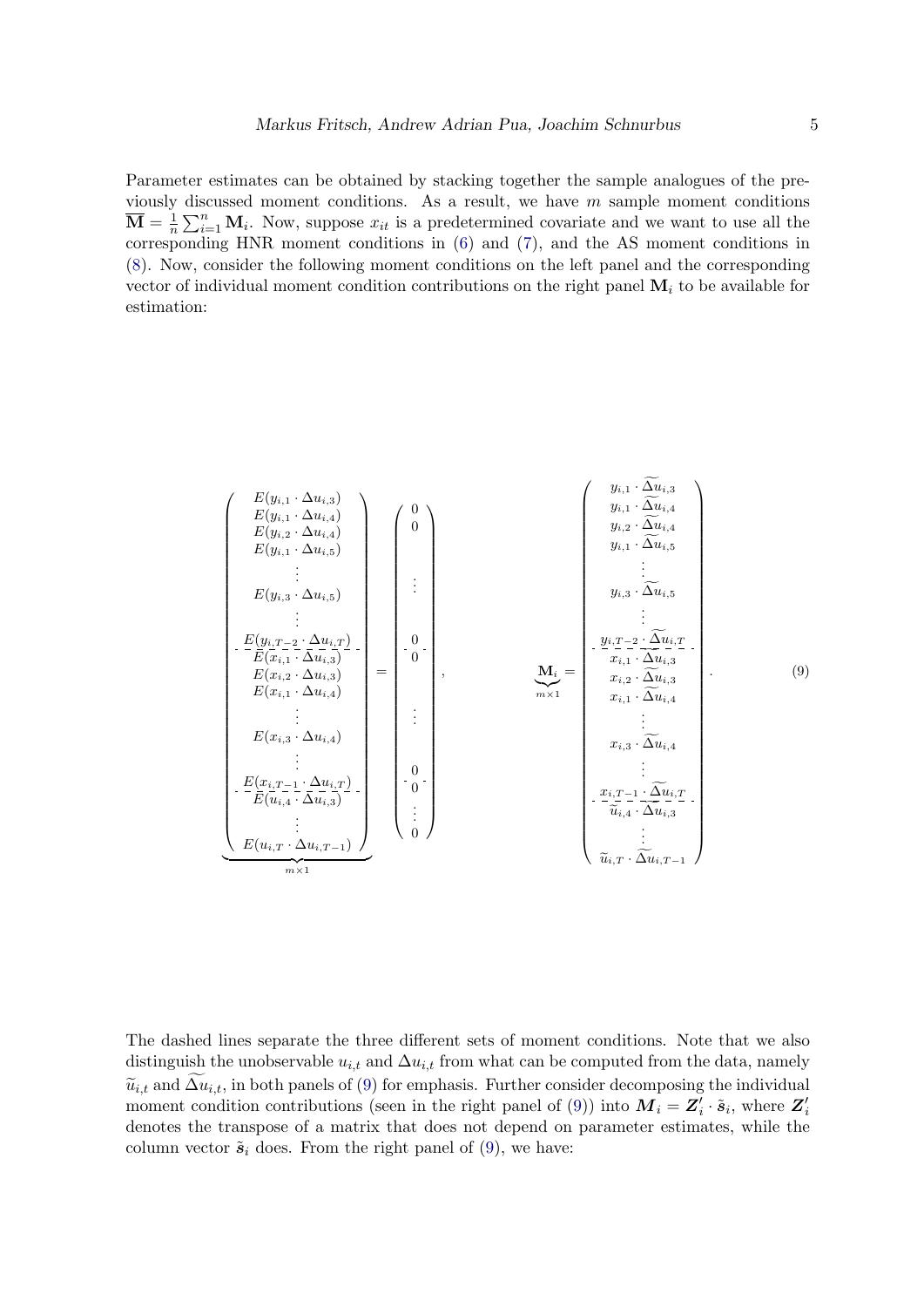Z 0 <sup>i</sup> = yi,<sup>1</sup> 0 · · · 0 0 · · · 0 0 yi,<sup>1</sup> yi,<sup>2</sup> 0 . . . . . . . . . . . . . . . 0 yi,<sup>1</sup> . . . 0 0 yi,T <sup>−</sup><sup>2</sup> 0 · · · 0 xi,<sup>1</sup> 0 · · · 0 0 · · · 0 xi,<sup>2</sup> 0 0 xi,<sup>1</sup> xi,<sup>2</sup> xi,<sup>3</sup> 0 . . . . . . . . . . . . . . . 0 xi,<sup>1</sup> . . . 0 0 xi,T <sup>−</sup><sup>1</sup> 0 · · · 0 0 · · · 0 1 0 · · · 0 . . . . . . . . . . . . . . . 0 0 · · · 0 0 · · · 0 1 | {z } m×(2T −5) , s˜<sup>i</sup> = <sup>∆</sup>fui,<sup>3</sup> <sup>∆</sup>fui,<sup>4</sup> . . . <sup>∆</sup>fui,T <sup>u</sup>ei,<sup>4</sup> · <sup>∆</sup>fui,<sup>3</sup> <sup>u</sup>ei,<sup>5</sup> · <sup>∆</sup>fui,<sup>4</sup> . . . <sup>u</sup>ei,T · <sup>∆</sup>fui,T <sup>−</sup><sup>1</sup> | {z } (2T −5)×1 .

### <span id="page-5-1"></span>3.3. Moment conditions from extended assumptions

Another set of moment conditions beyond those implied by SA that is popular in theoretical and applied research are those conditions that may be derived from the assumption that

<span id="page-5-0"></span>
$$
E(\Delta y_{i,t} \cdot \eta_i) = 0, \quad i = 1, \dots, n. \tag{10}
$$

This expression requires that the dependent variable and the unobserved individual-specific effects are constantly correlated over time for each individual. Deviations from the assumption are required to be unsystematic over both, the cross section and the time series dimension (see Section 6.5 in [Arellano](#page-21-9) [2003,](#page-21-9) which also provides an empirically relevant example). [Blundell,](#page-21-10) [Bond, and Windmeijer](#page-21-10) [\(2001\)](#page-21-10) state that if  $\Delta y_{i,t}$  and  $\eta_i$  are uncorrelated, then it places restrictions on the relationship between  $\Delta x_{i,t}$  and  $\eta_i$ . The latter is problematic from the perspective of the SA because researchers prefer not to restrict a priori the relationship between  $x_{i,t}$  and  $\eta_i$  – which is the essence of the fixed-effects approach in dynamic panel data settings.

The assumption in [\(10\)](#page-5-0) has been called 'constant correlated effects' by [Bun and Sarafidis](#page-21-5) [\(2015\)](#page-21-5), effect stationarity by [\(Kiviet](#page-22-8) [2007a\)](#page-22-8), or mean stationarity by [\(Arellano](#page-21-9) [2003\)](#page-21-9). From this assumption, we can derive  $T-2$  additional [Arellano and Bover](#page-21-3) [\(1995\)](#page-21-3) (henceforth ABov):

$$
E(\Delta y_{i,t-1} \cdot u_{i,t}) = 0, \quad t = 3, \dots, T. \tag{11}
$$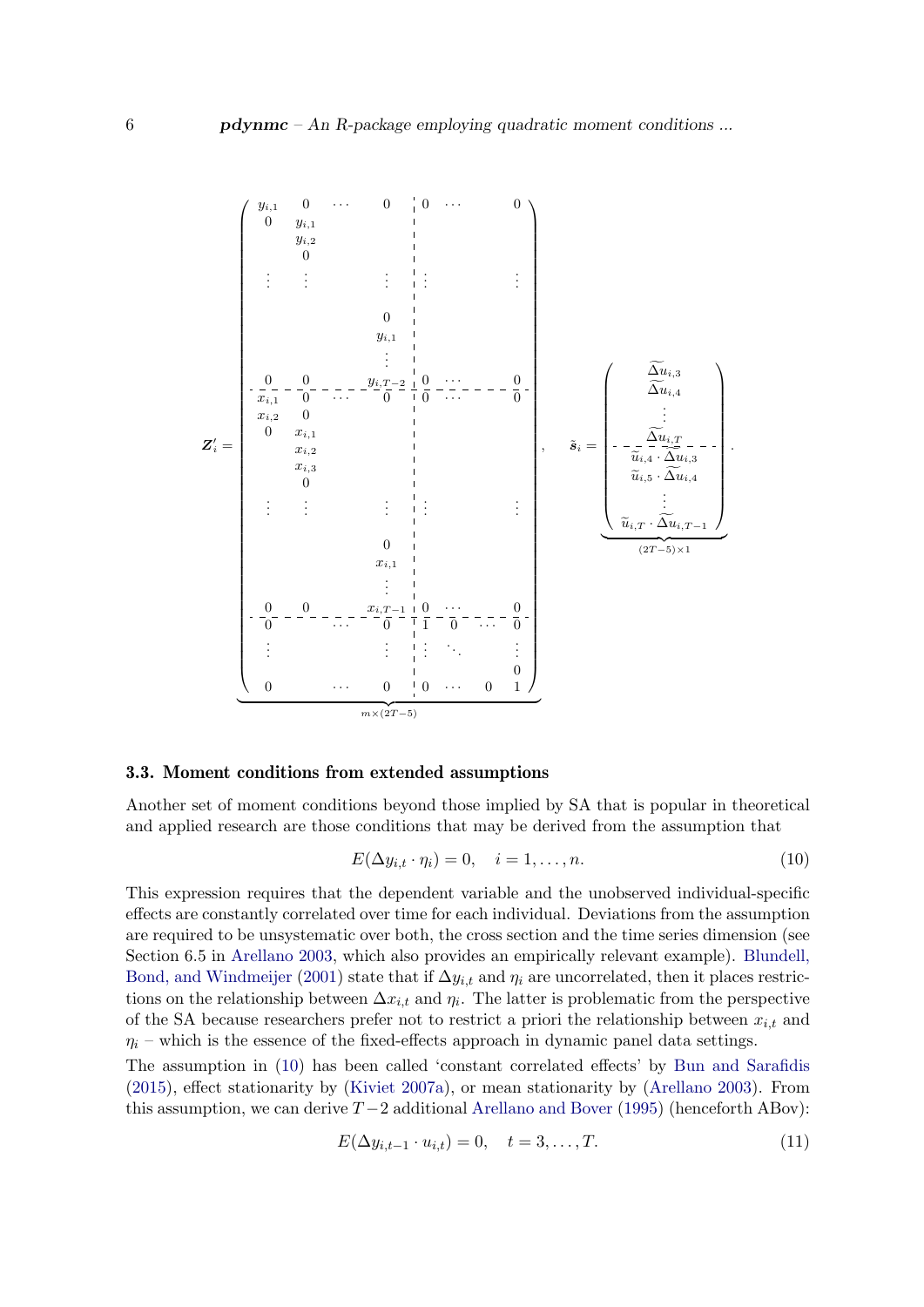By rewriting these moment conditions, it can be shown that the ABov moment conditions encompass the nonlinear AS moment conditions and render the latter redundant for estimation (for a derivation see [Fritsch](#page-22-3) [2019\)](#page-22-3).

Additional ABov moment conditions can be derived from the covariate  $x_{i,t}$ , depending on the nature of the  $x_{i,t}$ :

$$
E(\Delta x_{i,v} \cdot u_{i,t}) = 0, \qquad \text{where}
$$
  
\n
$$
v = t - 1; t = 3, \dots, T, \quad \text{for} \quad x \text{ endogenous},
$$
  
\n
$$
v = t; t = 2, \dots, T, \quad \text{for} \quad x \text{ strictly exogenous} \quad \text{or} \quad x \text{ predetermined}.
$$

Notice that no additional ABov moment conditions arise if  $x_{i,t}$  is strictly exogenous. When using the HNR and ABov moment conditions to estimate the linear dynamic panel data model in Equation [\(3\)](#page-2-3) with a predetermined explanatory variable,  $M_i$  is as follows:

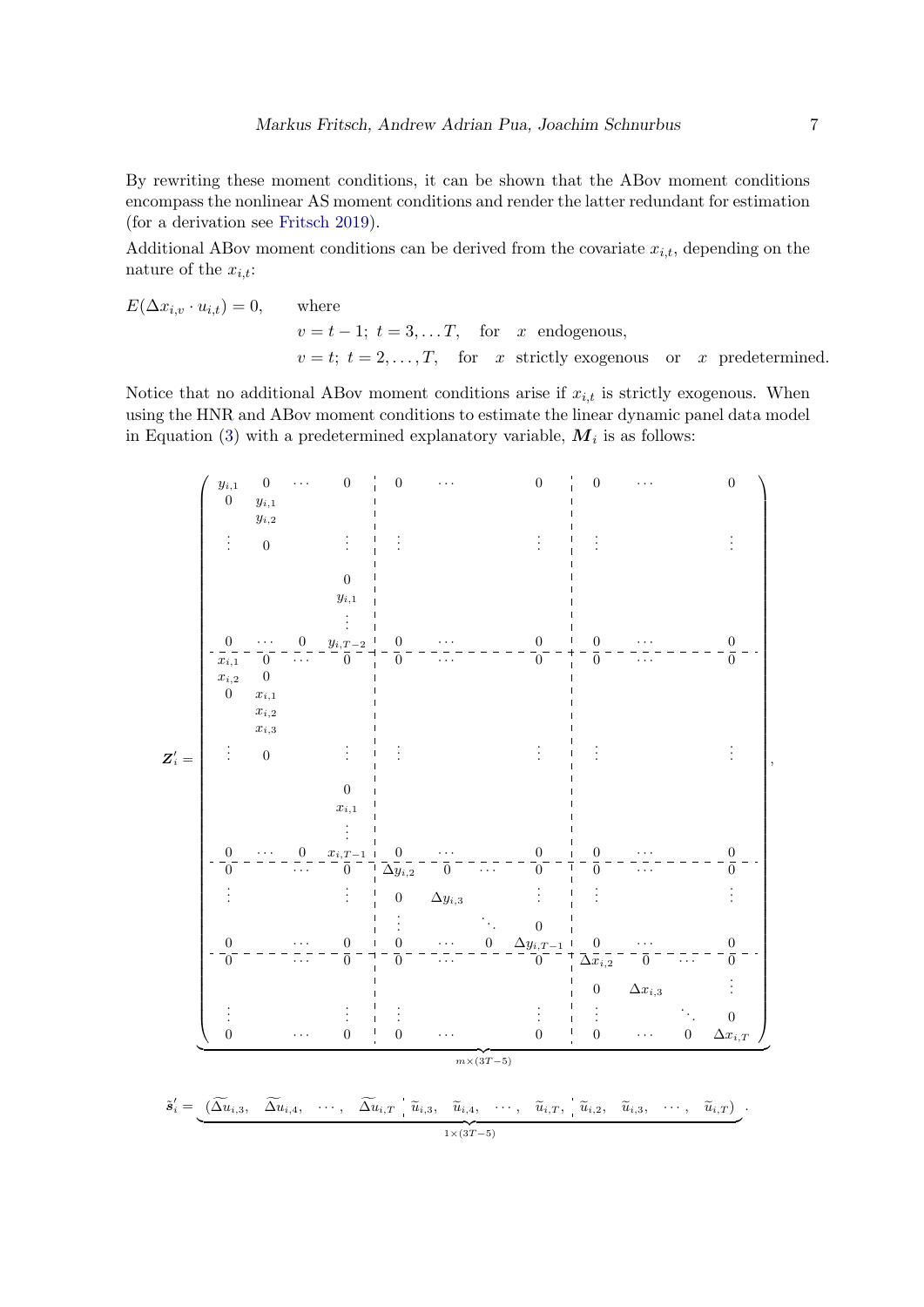# 4. GMM estimation

#### <span id="page-7-0"></span>4.1. Minimization criterion

For a given sample, GMM estimation minimizes the aggregated squared distance of the sample moment conditions from zero and can be represented as

<span id="page-7-1"></span>
$$
L_W^2 = \overline{M}' \cdot W \cdot \overline{M}.
$$
 (12)

The index of the  $L^2_W$ -norm expresses that the norm depends on the weighting matrix  $W$  and the superscript indicates that the norm is a quadratic form. The  $m \times m$  weighting matrix  $W$ guides the aggregation of the  $m$  sample moment conditions.

Stacking the  $\mathbf{Z}'_i$  for all cross sectional observations horizontally yields  $\mathbf{Z}' = (\mathbf{Z}'_1, \dots, \mathbf{Z}'_n)$  and concatenating the column vectors  $\tilde{s}_i$  yields the vector  $\tilde{s}$ . From the notation developed in Section [3,](#page-2-0) where the sample moment conditions are decomposed into a vector  $\tilde{s}$  that depends on the parameter estimates and a matrix  $Z$  that does not. Plugging these two terms into Equation [\(12\)](#page-7-1) gives:

$$
L^2_{\mathbf{W}} = \frac{1}{n^2} \cdot \tilde{\mathbf{s}}' \mathbf{Z} \cdot \mathbf{W} \cdot \mathbf{Z}' \tilde{\mathbf{s}}.
$$

Minimizing  $L^2_W$  yields a GMM estimator  $\tilde{\theta}$  which depends on a choice of W. When estimating the linear dynamic panel data model in Equation [\(3\)](#page-2-3) by GMM based on linear moment conditions only, numerical optimization is not required because closed form linear estimators are available and are programmed in pdynmc. In this situation, the closed form results are computed and stored along with the optimization results.

When nonlinear moment conditions are used, nonlinear optimization techniques are required to obtain coefficient estimates. By default, GMM estimation by **pdynmc** is based on numerical optimization. To initialize the optimization procedure, starting values are drawn for all parameter estimates from a uniform distribution over the interval  $[-1, 1]$ .

For the optimization procedure, we rely on the R-package **optimi** [\(Nash and Varadhan](#page-23-6) [2011;](#page-23-6) [Nash](#page-22-9) [2014\)](#page-22-9). All optimization routines implemented in **optimx** are available in **pdynmc**. Based on our experience, the Variable Metric method [\(Fletcher](#page-21-11) [1970;](#page-21-11) [Nash](#page-22-10) [1990\)](#page-22-10) seems to work satisfactorily in the estimation of linear dynamic panel data models. The Variable Metric method is named BFGS in optimx and serves as the default procedure in pdynmc. In contrast, the numerical optimization of the GMM objective function used in **xtdpdgmm** is based on a Gauss-Newton technique.

### <span id="page-7-2"></span>4.2. One-step, two-step, and iterated GMM estimation

In practice, GMM estimation is frequently carried out iteratively. In order to start the estimation process, an initial estimate of the weighting matrix  $W$  is required. Obviously, plugging in different weighting matrices into Equation [\(12\)](#page-7-1) yields varying objective function values and different estimates for the model parameters.

Different proposals for the initial weighting matrix  $-$  with varying degrees of asymptotic efficiency – exist in the literature (see [Blundell](#page-21-10) *et al.* [2001\)](#page-21-10) for the various types of moment conditions which can be employed in the estimation of the linear dynamic panel data model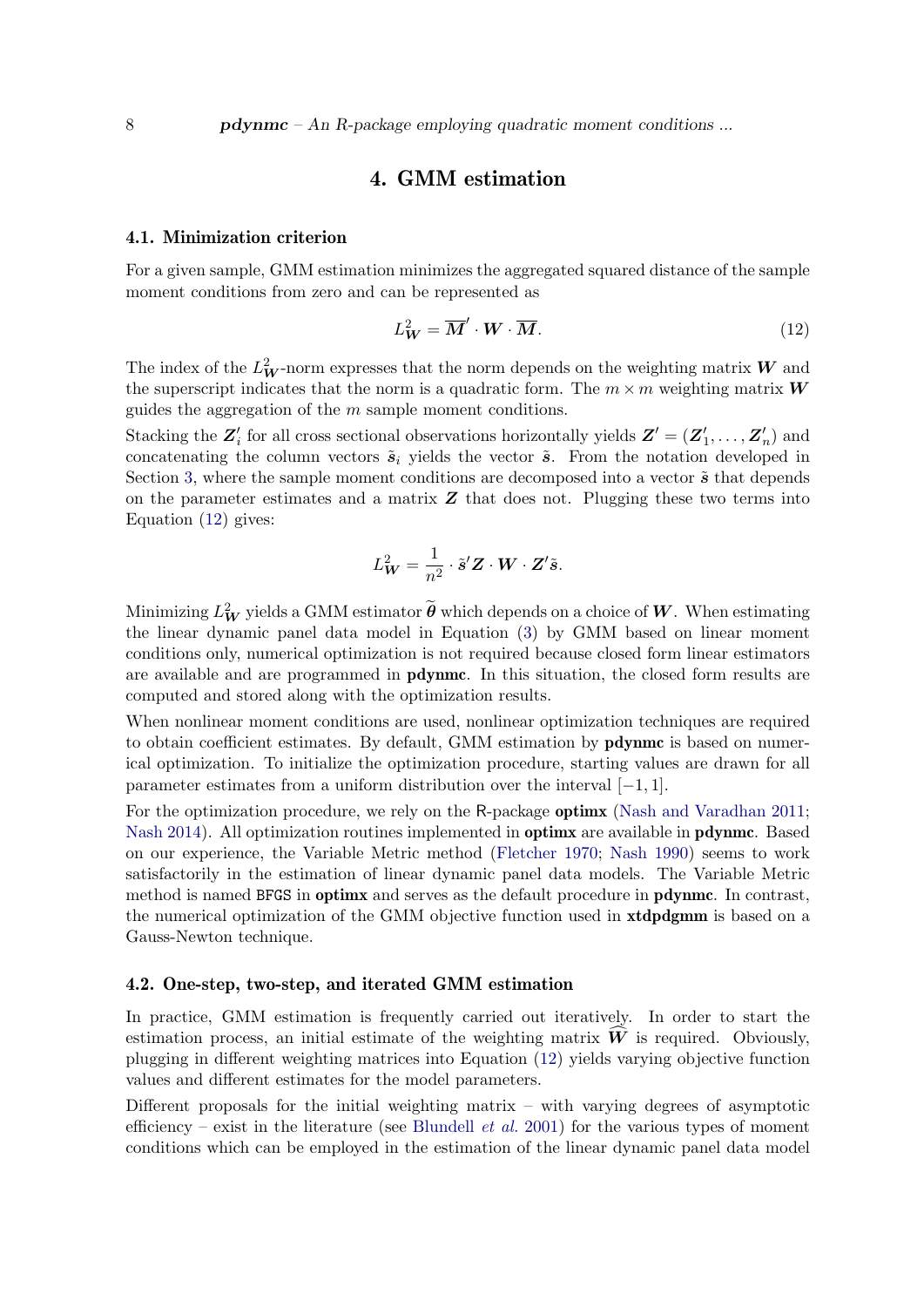in Equation [\(3\)](#page-2-3). Common examples involve identity or tridiagonal matrices. Generally, the proposed weighting matrices are based on the expected variances and covariances of the moment conditions and are derived from the underlying model assumptions. The optimal  $W$ is proportional (up to a multiplicative constant) to the inverse of the covariance matrix of the moment conditions (see, e.g., [Arellano](#page-21-9) [2003\)](#page-21-9).

A popular proposal for the initial weighting matrix  $\widehat{W}_1$  of the one-step GMM estimator (GMM1S) is

<span id="page-8-0"></span>
$$
\widehat{\boldsymbol{W}}_1 = \left(\frac{1}{n} \cdot \boldsymbol{Z}' \boldsymbol{H} \boldsymbol{Z}\right)^{-1}.
$$
\n(13)

The structure of the matrix  $H$  varies depending on the types of moment conditions employed in estimation. When only the HNR moment conditions are used, [Arellano and Bond](#page-21-1) [\(1991\)](#page-21-1) propose to set the matrix to

$$
\boldsymbol{H}_{HNR} = \left( \begin{array}{cccccc} 2 & -1 & 0 & 0 & \dots & 0 \\ -1 & 2 & -1 & 0 & & & \\ 0 & -1 & \ddots & \ddots & \ddots & \vdots \\ \vdots & \ddots & \ddots & & 0 \\ 0 & & \dots & 0 & -1 & 2 \end{array} \right).
$$

The tridiagonal matrix  $H_{HNR}$  accounts for the serial correlation in the idiosyncratic remain-der components induced after taking first differences of Equation [\(3\)](#page-2-3) to eliminate  $\eta_i$ .

When using only the ABov moment conditions in estimation, a choice for  $H$  often encountered in practice is the identity matrix with  $T-2$  diagonal elements, i.e.  $\boldsymbol{H}_{ABov} = I_{T-2}$ . For the AS moment conditions,  $H_{AS} = I_{T-2}$  (see, e.g., [Blundell](#page-21-10) *et al.* [2001;](#page-21-10) [Kripfganz](#page-22-4) [2019\)](#page-22-4) is the default choice. Finally, when two different sets of moment conditions are employed, a general representation of  $H$  is

$$
\boldsymbol{H}=\left(\begin{array}{cc} \boldsymbol{A}&\boldsymbol{B}\\ \boldsymbol{B}'&\boldsymbol{C}\end{array}\right),
$$

where the matrices  $\bf{A}$ ,  $\bf{B}$ , and  $\bf{C}$  are chosen depending on the particular moment conditions employed in GMM estimation.

When only linear moment conditions are used, we can obtain a closed form for GMM1S  $\hat{\theta}_1$ as:

$$
\hat{\theta}_1 = (\mathbf{X}' \mathbf{Z} \widehat{\mathbf{W}}_1 \mathbf{Z}' \mathbf{X})^{-1} \mathbf{X}' \mathbf{Z} \widehat{\mathbf{W}}_1 \mathbf{Z}' \mathbf{y}.
$$
 (14)

The matrix  $\boldsymbol{X}$  contains all the first differences of the right-hand side variables, along with the corresponding levels depending on the set of moment conditions used. Similarly,  $\boldsymbol{y}$  contains all the first differences of the left-hand side variables, along with the corresponding levels.

An estimate for the weighting matrix  $\widehat{W}_2$  of the two-step GMM estimator (GMM2S) is

$$
\widehat{\boldsymbol{W}}_2 = \left(\frac{1}{n} \cdot \boldsymbol{Z}' \hat{\boldsymbol{s}}_1 \hat{\boldsymbol{s}}'_1 \boldsymbol{Z}\right)^{-1},\tag{15}
$$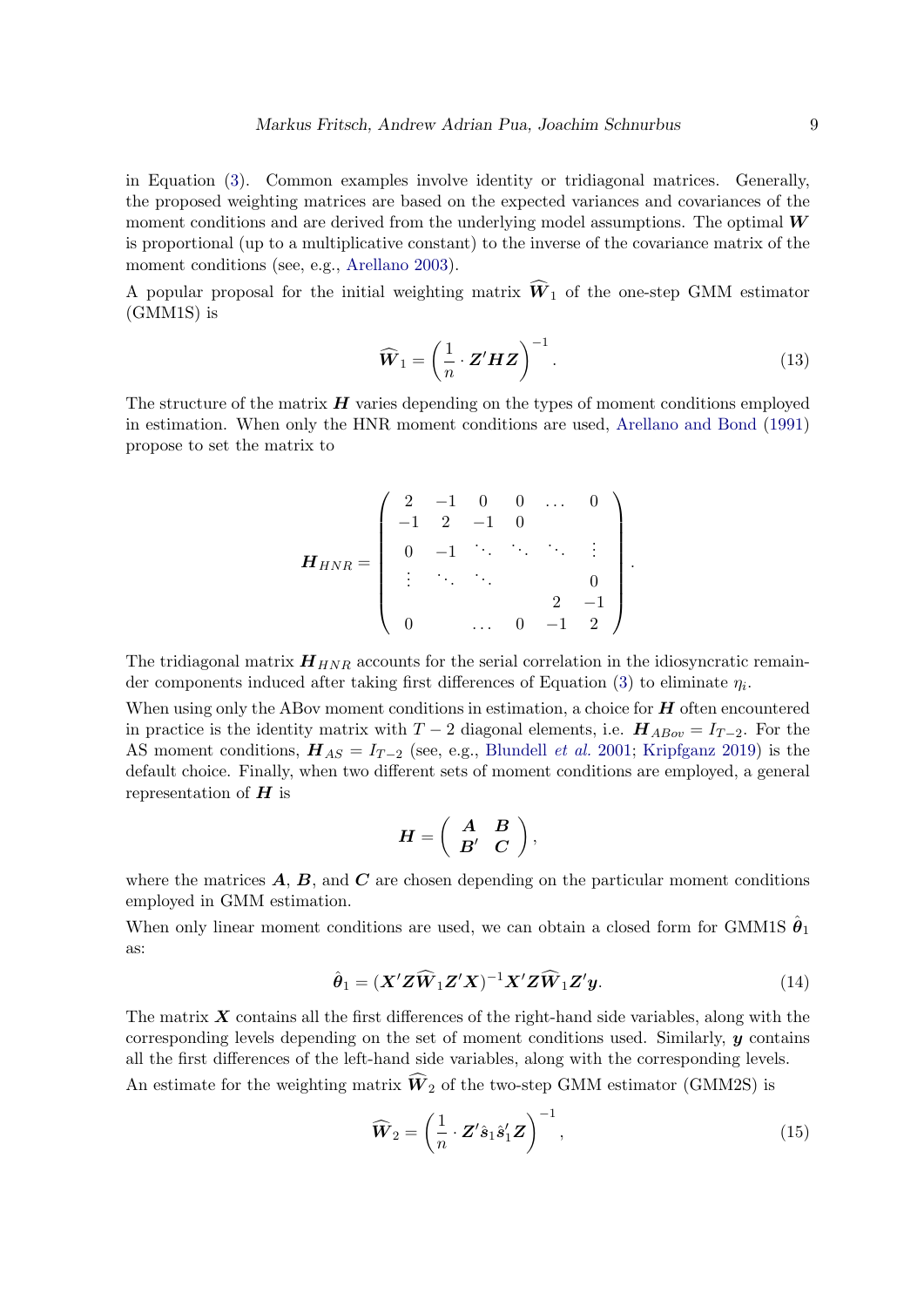where  $\hat{s}_1$  denotes the residuals from one-step estimation. In order to calculate the two-step coefficient estimates  $\hat{\theta}_2$ ,  $\widehat{W}_1$  needs to be replaced by the estimated two-step weighting matrix  $\hat{W}_2$ :

$$
\hat{\boldsymbol{\theta}}_2 = (\boldsymbol{X}' \boldsymbol{Z} \widehat{\boldsymbol{W}}_2 \boldsymbol{Z}' \boldsymbol{X})^{-1} \boldsymbol{X}' \boldsymbol{Z} \widehat{\boldsymbol{W}}_2 \boldsymbol{Z}' \boldsymbol{y}.
$$
\n(16)

We can continue by obtaining residuals from two-step estimation, computing the third-step weighting matrix using those residuals, and obtaining the third-step GMM estimator. If we update the residuals until either the change in coefficient estimates from one estimation step to the next does not exceed a certain pre-specified threshold  $z_{tol}$  or after a pre-specified number of maximum iterations  $h_{\text{iter}}$ , then the result is an iterated GMM estimator.

# 5. Standard errors and inference

### 5.1. Standard errors

Asymptotic one-step standard errors for the estimated coefficients can be obtained by taking the square root of the main diagonal elements of the estimated one-step variance covariance matrix

$$
\widehat{\Omega}(\widehat{\boldsymbol{\theta}}_1) = n \cdot (\boldsymbol{X}' \boldsymbol{Z} \widehat{\boldsymbol{W}}_1 \boldsymbol{Z}' \boldsymbol{X})^{-1} \widehat{\sigma}_1^2, \quad \text{with} \quad \widehat{\sigma}_1^2 = \widehat{\boldsymbol{s}}_1' \widehat{\boldsymbol{s}}_1 \cdot \frac{1}{N - p}.
$$
 (17)

In the formula,  $N$  is the number of observations available for estimation (i.e.,  $n$  times  $T$  minus the number of missing observations), p denotes the number of estimated coefficients, and  $\hat{s}_1$ are residuals from GMM1S (see [Doornik](#page-21-8) et al. [2012\)](#page-21-8). As stated in [Windmeijer](#page-23-7) [\(2005\)](#page-23-7), robust one-step standard errors are available from

$$
\widehat{\Omega}_r(\widehat{\boldsymbol{\theta}}_1) = n \cdot (\boldsymbol{X}' \boldsymbol{Z} \widehat{\boldsymbol{W}}_1 \boldsymbol{Z}' \boldsymbol{X})^{-1} \boldsymbol{X}' \boldsymbol{Z} \widehat{\boldsymbol{W}}_1 \widehat{\boldsymbol{W}}_2^{-1} \widehat{\boldsymbol{W}}_1 \boldsymbol{Z}' \boldsymbol{X} (\boldsymbol{X}' \boldsymbol{Z} \widehat{\boldsymbol{W}}_1 \boldsymbol{Z}' \boldsymbol{X})^{-1},
$$
(18)

while asymptotic two-step standard errors can be computed from

$$
\widehat{\Omega}(\widehat{\boldsymbol{\theta}}_2) = n \cdot (\boldsymbol{X}' \boldsymbol{Z} \widehat{\boldsymbol{W}}_2 \boldsymbol{Z}' \boldsymbol{X})^{-1}.
$$
\n(19)

Since asymptotic two-step GMM standard errors for the estimated coefficients exhibit a downward bias in small samples, they can, however, be substantially lower than one-step GMM standard errors (see, e.g., [Arellano and Bond](#page-21-1) [1991\)](#page-21-1). [Windmeijer](#page-23-7) [\(2005\)](#page-23-7) relates the bias to the dependence of the two-step weighting matrix on parameter estimates (the one-step estimates) and proposes an analytic correction of the two-step standard errors based on a first order Taylor-series expansion:

$$
\widehat{\Omega}_{c}(\widehat{\boldsymbol{\theta}}_{2}) = \widehat{\Omega}(\widehat{\boldsymbol{\theta}}_{2}) + D_{\widehat{\boldsymbol{\theta}}_{2}, \widehat{\boldsymbol{W}}_{2}} \widehat{\Omega}(\widehat{\boldsymbol{\theta}}_{2}) + \widehat{\Omega}(\widehat{\boldsymbol{\theta}}_{2}) D'_{\widehat{\boldsymbol{\theta}}_{2}, \widehat{\boldsymbol{W}}_{2}} \n+ D_{\widehat{\boldsymbol{\theta}}_{2}, \widehat{\boldsymbol{W}}_{2}} \widehat{\Omega}_{r}(\widehat{\boldsymbol{\theta}}_{1}) D'_{\widehat{\boldsymbol{\theta}}_{2}, \widehat{\boldsymbol{W}}_{2}},
$$
\n(20)

Notice that the first term is the estimated uncorrected two-step variance covariance matrix of the coefficient estimates. The computation of the correction  $D_{\hat{\theta}_2, \widehat{W}_2}$  is involved when multiple parameters are estimated. For a single parameter, it equals

$$
\boldsymbol{D}_{\hat{\boldsymbol{\theta}}_2,\widehat{\boldsymbol{W}}_2}=-\frac{1}{n}\cdot\widehat{\boldsymbol{\Omega}}(\hat{\boldsymbol{\theta}}_2)\boldsymbol{X}'\boldsymbol{Z}\widehat{\boldsymbol{W}}_2\left.\frac{\partial \widehat{\boldsymbol{W}}^{-1}(\boldsymbol{\theta})}{\partial\boldsymbol{\theta}}\right|_{\boldsymbol{\theta}=\hat{\boldsymbol{\theta}}_1}\widehat{\boldsymbol{W}}_2\boldsymbol{Z}'\hat{\boldsymbol{s}}_2.
$$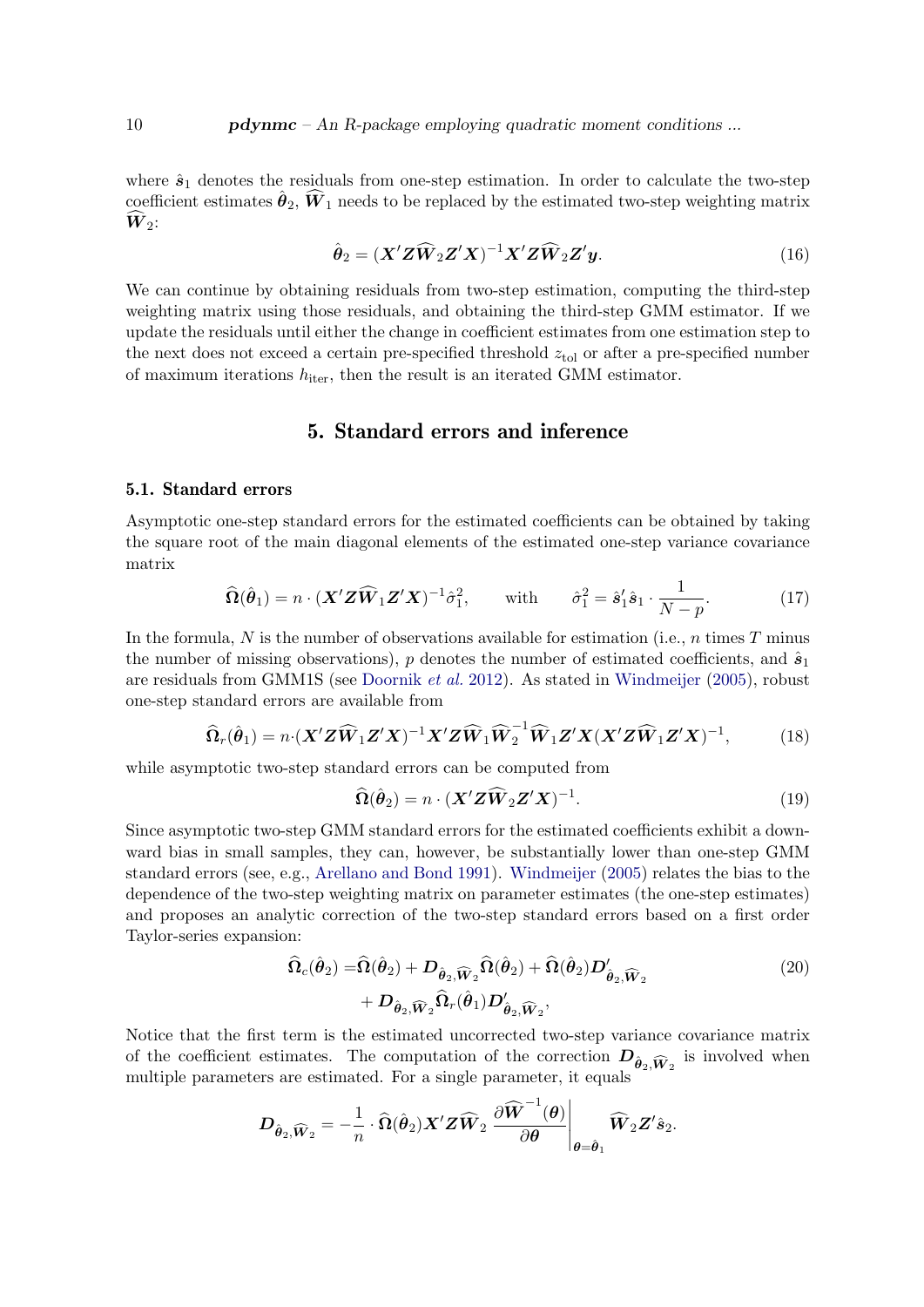The vector  $\hat{\mathbf{s}}_2$  denotes the two-step residuals and the first derivative of the weighting matrix for two-step GMM estimation evaluated at  $\hat{\theta}_1$  can be calculated from

$$
\left.\frac{\partial \widehat{\boldsymbol{W}}^{-1}(\boldsymbol{\theta})}{\partial \boldsymbol{\theta}}\right|_{\boldsymbol{\theta}=\hat{\boldsymbol{\theta}}_1} = -\frac{1}{n}\cdot\boldsymbol{Z}'(\boldsymbol{X}\hat{\boldsymbol{s}}_1'+\hat{\boldsymbol{s}}_1\boldsymbol{X}')\boldsymbol{Z}.
$$

### <span id="page-10-0"></span>5.2. Specification testing

[Arellano and Bond](#page-21-1) [\(1991\)](#page-21-1) suggest a test for second order serial correlation in the idiosyncratic remainder components. The test is generalized to higher orders j by [Arellano](#page-21-9) [\(2003\)](#page-21-9) and can be used as a specification test in the estimation of linear dynamic panel data models. The reasoning is that, although, first order serial correlation is present in the idiosyncratic remainder components for GMM estimation based on first-differenced equations, no higherorder autocorrelation beyond the first-order should prevail. The serial correlation test of [Arellano and Bond](#page-21-1) [\(1991\)](#page-21-1) boils down to checking if the deviation of the covariance of the residuals of period t with the residuals of period  $t-j$  from zero is large enough to indicate that  $j$ -th order serial correlation might be present in the idiosyncratic remainder components. The null hypothesis of the test is that there is no serial correlation in the  $\varepsilon_{i,t}$ . The corresponding test statistics are defined as

$$
T_{m_j} = \frac{\hat{r}_j}{\hat{\sigma}_{\hat{r}_j}}, \quad \text{with} \quad T_{m_j} \stackrel{a}{\sim} \mathcal{N}(0, 1),
$$

where  $\hat{\sigma}_{\hat{r}_j}$  is the standard error of the j-th order autocovariance of the residuals  $\hat{r}_j$ . For the linear dynamic panel data model specified in Equation [\(3\)](#page-2-3), this autocovariance of the residuals is the sample equivalent to

$$
r_j = \frac{1}{T-3-j} \cdot \sum_{t=4+j}^T r_{t,j}, \quad \text{with} \quad r_{t,j} = E(\Delta s_{i,t} \Delta s_{i,t-j}),
$$

the average j-th order autocovariance of the idiosyncratic remainder components (see [Arellano](#page-21-9) [2003\)](#page-21-9). As detailed by [Arellano and Bond](#page-21-1) [\(1991\)](#page-21-1) and [Doornik](#page-21-8) et al. [\(2012\)](#page-21-8), the corresponding scaled autocovariance of the residuals can be calculated by

$$
\hat{r}_{t,j} = \frac{1}{\sqrt{n}} \cdot \hat{s}'_t \hat{s}_{t-j},
$$

where  $\hat{\mathbf{s}}_t$  and  $\hat{\mathbf{s}}_{t-j}$  are column vectors which may contain the residuals from one-step, two-step, or iterated GMM estimation for all cross sectional units at the respective time period; the index at  $\hat{s}_{t-j}$  indicates that the corresponding residuals are lagged j time periods. According to [Arellano and Bond](#page-21-1) [\(1991\)](#page-21-1), the estimated variance of the j-th order autocovariance of the residuals is available from

$$
\begin{aligned} \hat{\sigma}^2_{\hat{r}_j} &= \frac{1}{n} \cdot \hat{s}'_{t-j} \ \ \widehat{\Omega}(\hat{s}) \hat{s}_{t-j} - 2 \cdot \hat{s}'_{t-j} \ \ \boldsymbol{X} (\boldsymbol{X}' \boldsymbol{Z} \widehat{\boldsymbol{W}} \boldsymbol{Z}' \boldsymbol{X})^{-1} \boldsymbol{X}' \boldsymbol{Z} \widehat{\boldsymbol{W}} \boldsymbol{Z}' \widehat{\Omega}(\hat{s}) \hat{s}_{t-j} \ + \\ & \hat{s}'_{t-j} \ \ \boldsymbol{X} \widehat{\Omega}(\hat{\boldsymbol{\theta}}) \boldsymbol{X}' \hat{s}_{t-j}. \end{aligned}
$$

Note that the vectors of residuals  $\hat{s}_t$ ,  $\hat{s}_{t-j}$  and the matrices  $\widehat{W}$ ,  $\widehat{\Omega}(\hat{s})$ , and  $\widehat{\Omega}(\hat{\theta})$  depend on the actual estimation step and the latter two matrices also depend on the estimated type of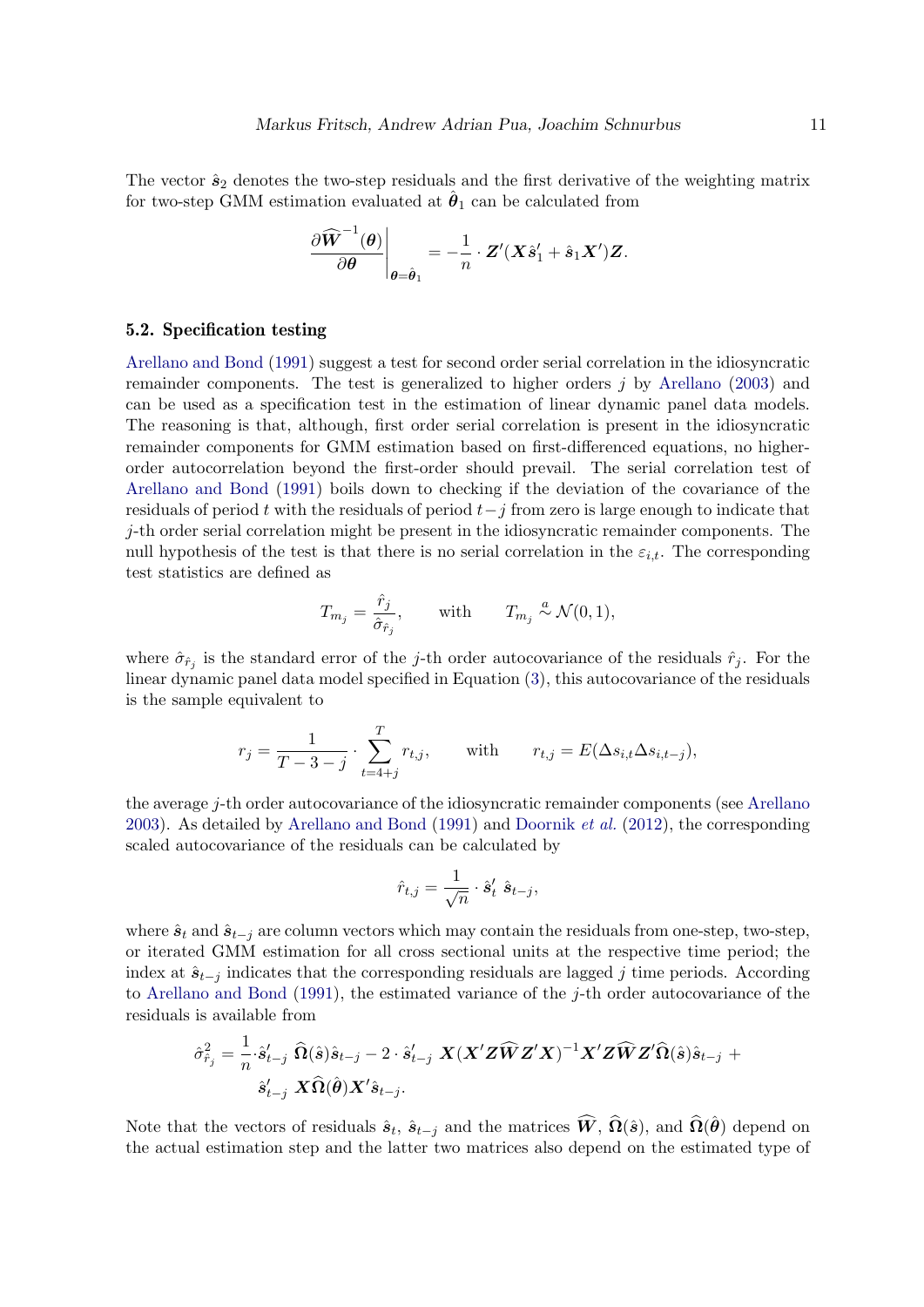variance covariance matrix (i.e., robust or asymptotic for one-step estimation; Windmeijercorrected or asymptotic for two-step estimation).

#### <span id="page-11-0"></span>5.3. Overidentifying restrictions testing

When the system of equations from which the model parameters are estimated by GMM is overidentified (i.e., when the number of moment conditions exceeds the number of parameters to be estimated), it is possible to assess the validity of the overidentifying restrictions by the Sargan test [\(Sargan](#page-23-8) [1958\)](#page-23-8). The presumed null hypothesis is that the overidentifying restrictions are valid. According to [Arellano and Bond](#page-21-1) [\(1991\)](#page-21-1) and [Doornik](#page-21-8) et al. [\(2012\)](#page-21-8), the test statistic of the Sargan test can be computed from

$$
T_S = n \cdot \hat{\mathbf{s}}_1' \mathbf{Z} \widehat{\mathbf{W}}_1 \mathbf{Z}' \hat{\mathbf{s}}_1 \cdot \hat{\sigma}_1^{-2}, \text{ with } T_S \stackrel{a}{\sim} \chi^2(m-p).
$$

Under suitable conditions, which ensure asymptotic normality of the GMM estimator and the additional assumption of conditional homoscedasticity, the test statistic is asymptotically  $\chi^2$ -distributed with  $m-p$  degrees of freedom; m equals the number of moment conditions employed in estimation (see, e.g., [Hayashi](#page-22-11) [2000\)](#page-22-11).

An alternative test statistic, where a finite fourth moments assumption is imposed instead of conditional homoscedasticity, is the J-test [\(Hansen](#page-22-12) [1982\)](#page-22-12). The J-test statistic results from replacing  $\hat{W}_1$  in the above formula by  $\hat{W}_2$ , the one-step residuals by the two-step residuals,

$$
T_J = n \cdot \hat{\mathbf{s}}_2' \mathbf{Z} \widehat{\mathbf{W}}_2 \mathbf{Z}' \hat{\mathbf{s}}_2
$$
, with  $T_J \stackrel{a}{\sim} \chi^2(m-p)$ .

The idea underlying the test statistics  $T<sub>S</sub>$  and  $T<sub>J</sub>$  is, that when the moment conditions are valid, the sample analogues of these conditions should be close to zero. A large value of the test statistic indicates that some of the moment conditions may be invalid, that some of the model assumptions may be incorrect, or both (see, e.g., [Hayashi](#page-22-11) [2000\)](#page-22-11).

These two tests also allow us to check the validity of nested subsets of moment conditions. These tests are referred to as 'difference-in-Hansen'/'difference-in-Sargan' tests (see, e.g., [Roodman](#page-23-9) [2009\)](#page-23-9), 'incremental Hansen'/'incremental Sargan' tests (see, e.g., [Arellano](#page-21-9) [2003\)](#page-21-9), or C-statistics (see, e.g., [Hayashi](#page-22-11) [2000\)](#page-22-11). The test statistic is obtained by first estimating the null model with a restricted set of moment conditions and the full model with more moment conditions than in the null model. Then, one computes either  $T<sub>S</sub>$  or  $T<sub>J</sub>$  for both models, and then take the difference of these two test statistics. This difference is asymptotically  $\chi^2$ -distributed with degrees of freedom equal to the difference in the number of moment conditions under the full model and the null model (see [Hayashi](#page-22-11) [2000\)](#page-22-11).

#### <span id="page-11-1"></span>5.4. Testing linear hypotheses

The Wald test is one possibility to test general linear hypotheses of the form  $H_0 : \mathbf{R}\theta = \mathbf{r}$ , where the matrix **R** is a  $c \times p$  matrix, which selects the elements of the  $p \times 1$  vector of population parameters  $\theta$  required to express the left-hand side of the c equations of the null hypothesis (i.e., the restrictions under the null) and the vector r is a  $c \times 1$  vector that states the right-hand side of the equations. The Wald statistic can be obtained from

$$
T_W = n \cdot (\mathbf{R}\hat{\boldsymbol{\theta}} - \mathbf{r})' (\mathbf{R} \widehat{\Omega}(\hat{\boldsymbol{\theta}}) \mathbf{R}')^{-1} (\mathbf{R}\hat{\boldsymbol{\theta}} - \mathbf{r}), \text{ with } T_W \stackrel{a}{\sim} \chi^2(c).
$$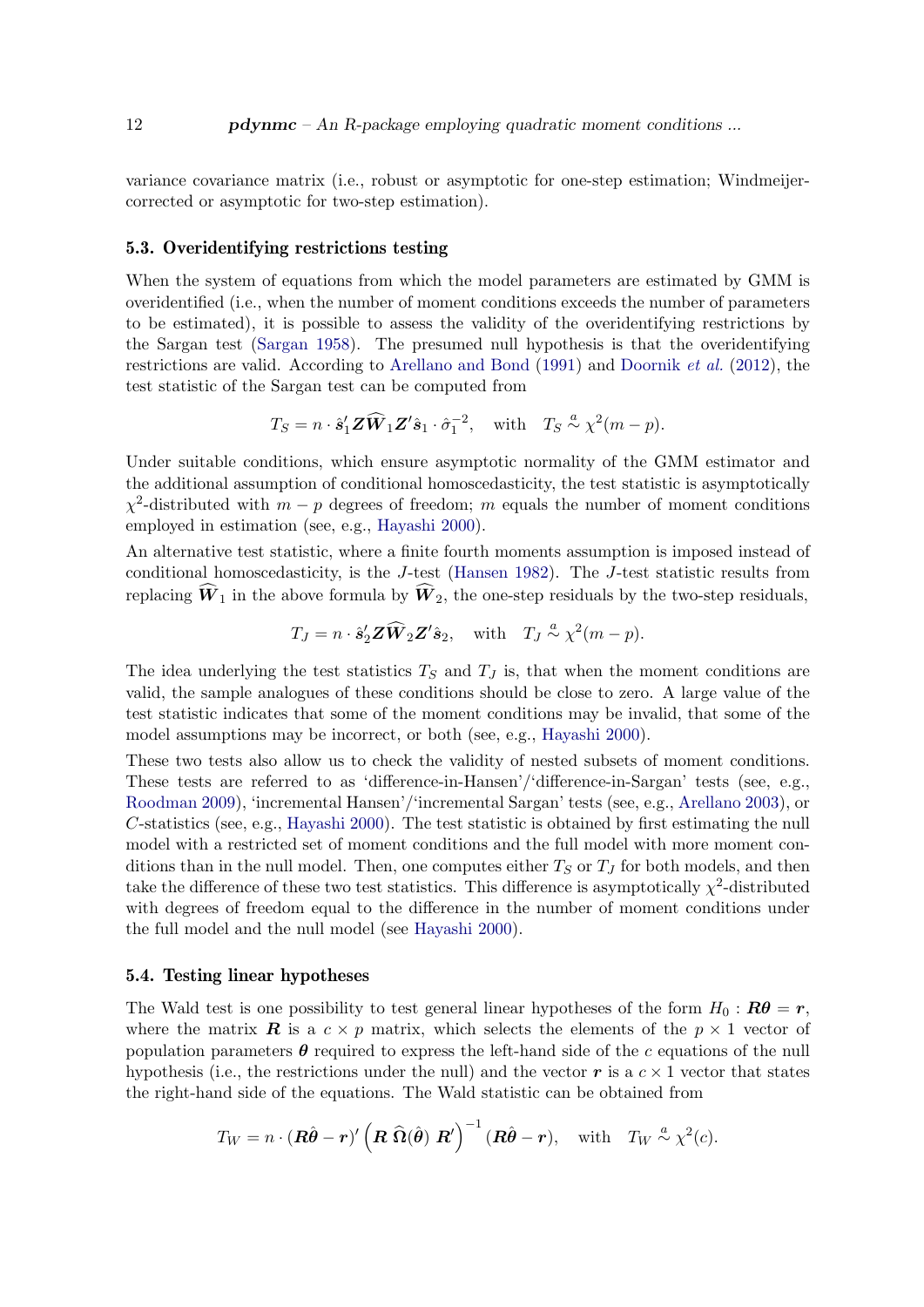Note that the covariance matrix  $\hat{\Omega}(\hat{\theta})$  and the estimator  $\theta$  depend on the actual estimation step and the former depends on the type of covariance matrix (i.e., robust or asymptotic for one-step estimation; Windmeijer-corrected or asymptotic for two-step estimation). As usual, a large value of the Wald statistic casts doubt on the null hypothesis.

Tests of three different standard null hypotheses are currently available in pdynmc: (a) all coefficients corresponding to the lagged-dependent and covariates are zero jointly, (b) all coefficients corresponding to the time dummies are zero jointly, or both (a) and (b).

# <span id="page-12-1"></span>6. Sample session

<span id="page-12-0"></span>The functionality of **pdynmc** is illustrated by replicating some of the empirical results in [Arellano and Bond](#page-21-1) [\(1991\)](#page-21-1). Additionally, we show how to incorporate the linear AB and the nonlinear AS moment conditions into the analysis. We explain all arguments which need to be set to reproduce the results and point out some alternative options. We also draw comparisons between pdynmc, the Stata implementations xtabond2 [\(Roodman](#page-23-10) [2018\)](#page-23-10), xtdpdgmm [\(Kripfganz](#page-22-4) [2019\)](#page-22-4), and the pgmm [\(Croissant, Millo, and Tappe](#page-21-12) [2019\)](#page-21-12) function in the R-package plm – where we are aware of differences between the implementations.

The data set employed in [Arellano and Bond](#page-21-1) [\(1991\)](#page-21-1) is an unbalanced panel of  $n = 140$  firms located in the UK observed over  $T = 9$  time periods and is available from R package plm:

data(EmplUK, package = "plm") dat <- EmplUK dat $[,c(4:7)]$  <- log(dat $[,c(4:7)]$ ) names(dat[,c(4:7)]) <- c("n", "w", "k", "ys")

The authors investigate employment equations and consider the dynamic specification

$$
n_{i,t} = \alpha_1 n_{i,t-1} + \alpha_2 n_{i,t-2} +
$$
  
\n
$$
\beta_1 w_{i,t} + \beta_2 w_{i,t-1} + \beta_3 k_{i,t} + \beta_4 k_{i,t-1} + \beta_5 k_{i,t-2} + \beta_6 y s_{i,t} + \beta_7 y s_{i,t-1} + \beta_8 y s_{i,t-2} +
$$
  
\n
$$
\gamma_3 d_3 + \dots + \gamma_T d_T + \eta_i + \varepsilon_{i,t}, \qquad i = 1, \dots, n; \ t = 3, \dots, T.
$$
\n(21)

In the equation,  $i$  denotes the firm and  $t$  is the time series dimension. The natural logarithm of employment  $n$  is explained by its first two lags and the further explanatory variables natural logarithm of wage w, natural logarithm of capital k, natural logarithm of output  $ys$ , and their lags of order up to one (for w) or two (for k and ys). The variables  $d_3, \ldots, d_T$  are time dummies with corresponding coefficients  $\gamma_3, \ldots, \gamma_T$ ; the unobserved individual-specific effect is represented by  $\eta$ , and  $\varepsilon$  is an idiosyncratic remainder component. The goal is to estimate the lag parameters  $\alpha_1$  and  $\alpha_2$  and the coefficients of the further explanatory variables  $\beta_i$ , with  $j = 1, \ldots, 8$ , while controlling for (unobserved) time effects and accounting for unobserved individual-specific heterogeneity.

### <span id="page-12-2"></span>6.1. GMM estimation with HNR moment conditions

When reproducing the results in Table 4 on p.290 of [Arellano and Bond](#page-21-1) [\(1991\)](#page-21-1) with **pdynmc**, the model structure underlying Equation [\(21\)](#page-12-1) can be specified by:

 $m1$  <- pdynmc(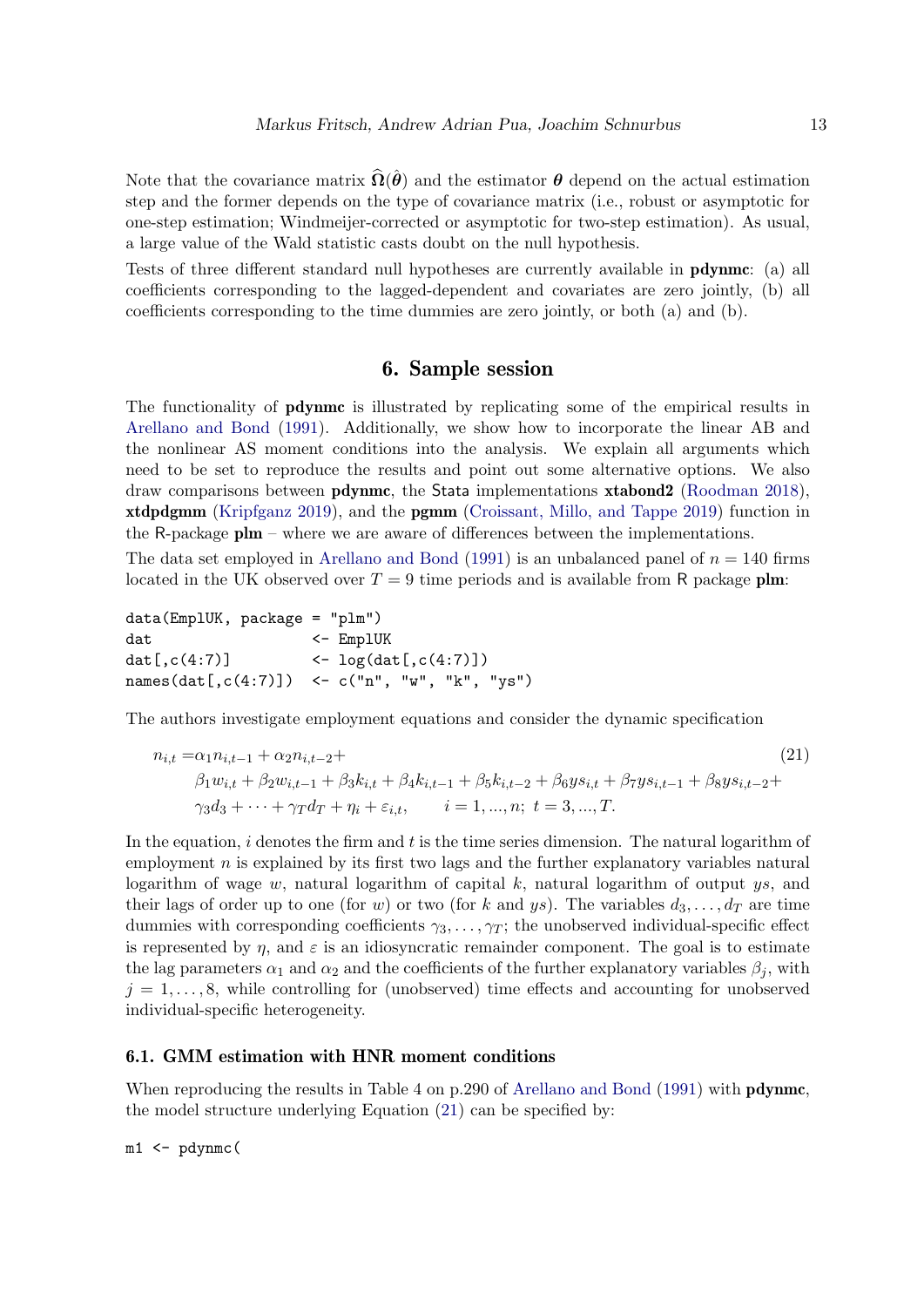```
dat = dat, varname.i = "firm", varname.t = "year",
use.mc.diff = TRUE, use.mc.lev = FALSE, use.mc.nonlin = FALSE,
include.y = TRUE, varname.y = "emp", lagTerms.y = 2,fur.con = TRUE, fur.con.diff = TRUE, fur.con.lev = FALSE,
varname.reg.fur = c("wage", "capital", "output"),
lagTerms.read.fur = c(1,2,2),include.dum = TRUE, dum.diff = TRUE, dum.lev = FALSE, varname.dum = "year",
w.mat = "iid.err", std.err = "corrected",
estimation = "onestep", opt.meth = "none")
```
The first arguments relate to the data set (dat), the cross-section identifier (varname.i), and time series dimension (varname.t). Next, the moment conditions are defined – here, only moment conditions from equations in differences are used. The moment conditions are derived for the dependent variable (varname.y), and for the corresponding number of lags of the dependent variable to be included as explanatory variables (lagTerms.y). Further explanatory variables aside from the lags of the dependent variable (fur.con) are included in the equations in differences, not in the equations in levels (compare fur.con.diff = TRUE,  $fur.com.lev = FALSE$ , their variable names are stated in (varname.reg.fur), their lag structure is specified in (lagTerms.reg.fur). Note that the first element of the vector denoting the lag structure corresponds to the first element of the vector with the variable names, the second element to the second, and so on. Also note that all names given in the vectors that refer to variables in the data set need to have the same names as in the data set. The time dummies are included by (include.dum) into the equations in differences not in the equations in levels  $($ dum.diff = TRUE, dum.lev = FALSE), the dummy indicator variable is (varname.dum). Note that time dummies can be constructed from one or multiple variables by pdynmc by simply passing a scalar or vector with the respective variable names in the data to varname.dum. Specifying the matrix  $H$  in Equation [\(13\)](#page-8-0), which governs the structure of the one-step weighting matrix, and carrying out one-step estimation can be achieved by the commands in the last two codelines. Choosing the option iid.err uses the matrix  $H_{HNR}$ proposed by [Arellano and Bond](#page-21-1) [\(1991\)](#page-21-1). Alternatively, an identity matrix can be employed for  $H$  by the option identity. Code std.err = "corrected" yields robust standard errors for one-step estimation (in case of a two-step estimation, the correction of [Windmeijer](#page-23-7) [2005](#page-23-7) was employed by this argument).

One-step, two-step, and iterated GMM are carried out by numerical optimization of the GMM objective function given in Equation [\(12\)](#page-7-1). Since a closed form solution exists for the estimator when employing only linear moment conditions, numerical optimization is not required and can be switched off by setting opt.meth = "none".

The standard output can be accessed via summary $(m1)$  and could be found in panel (a) of Table [1.](#page-15-0) These reproduce the coefficient estimates in Table 4, column (a1) on p.290 of [Arellano](#page-21-1) [and Bond](#page-21-1) [\(1991\)](#page-21-1), when one specifies all arguments as stated in this section.

Changing the argument estimation to twostep yields the two-step GMM coefficient estimates (the pdynmc-output object is assigned to m2) from Table 4, column (a2) on p.290 of [Arellano and Bond](#page-21-1) [\(1991\)](#page-21-1). These results may be found in panel (b) of Table [1.](#page-15-0)

Note that the standard errors presented in column (b) of Table [1](#page-15-0) are based on the Windmeijercorrection and deviate from the conventional standard errors reported in [Arellano and Bond](#page-21-1) [\(1991\)](#page-21-1). The standard errors from the original analysis can be reproduced by setting std.err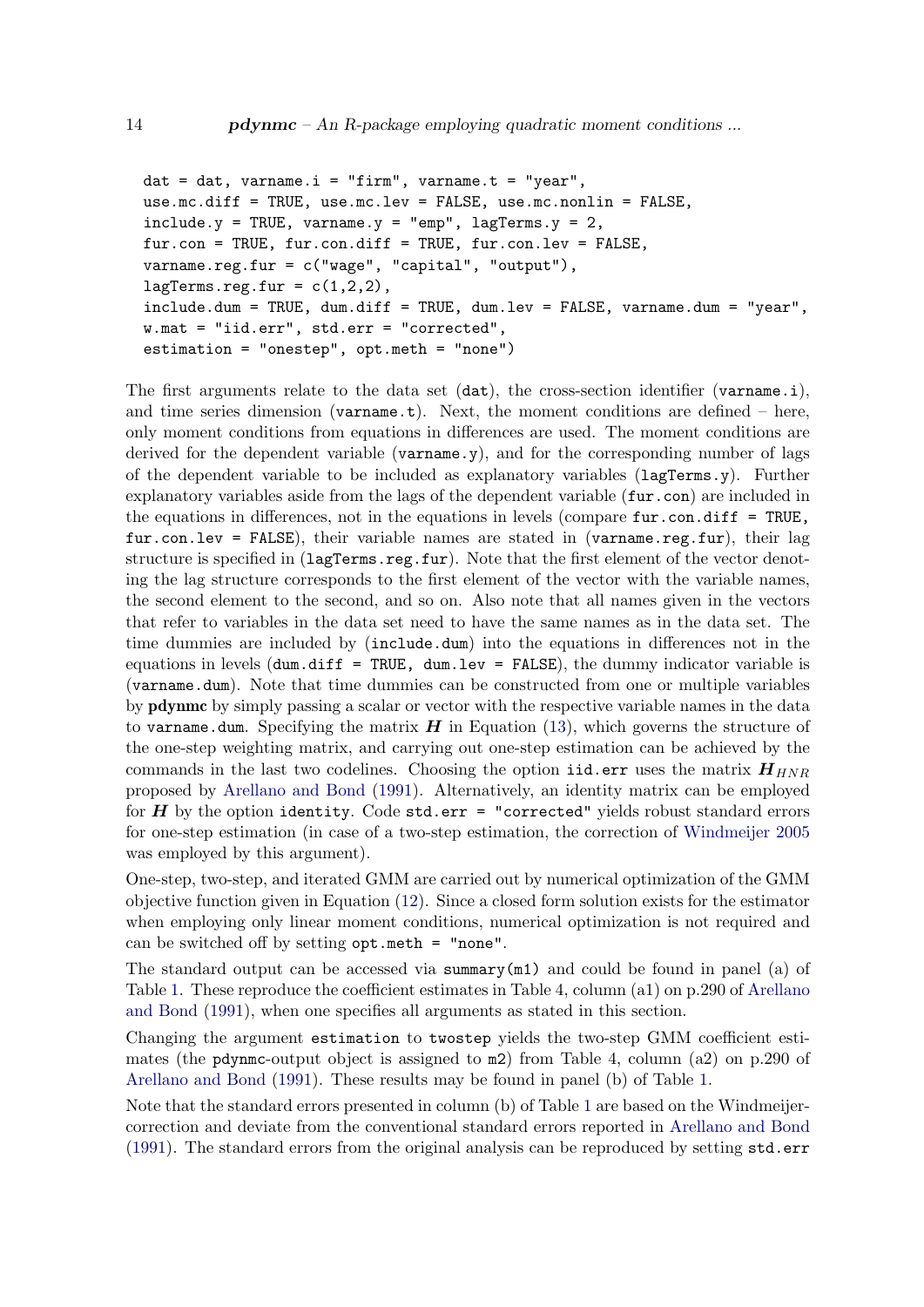= "unadjusted".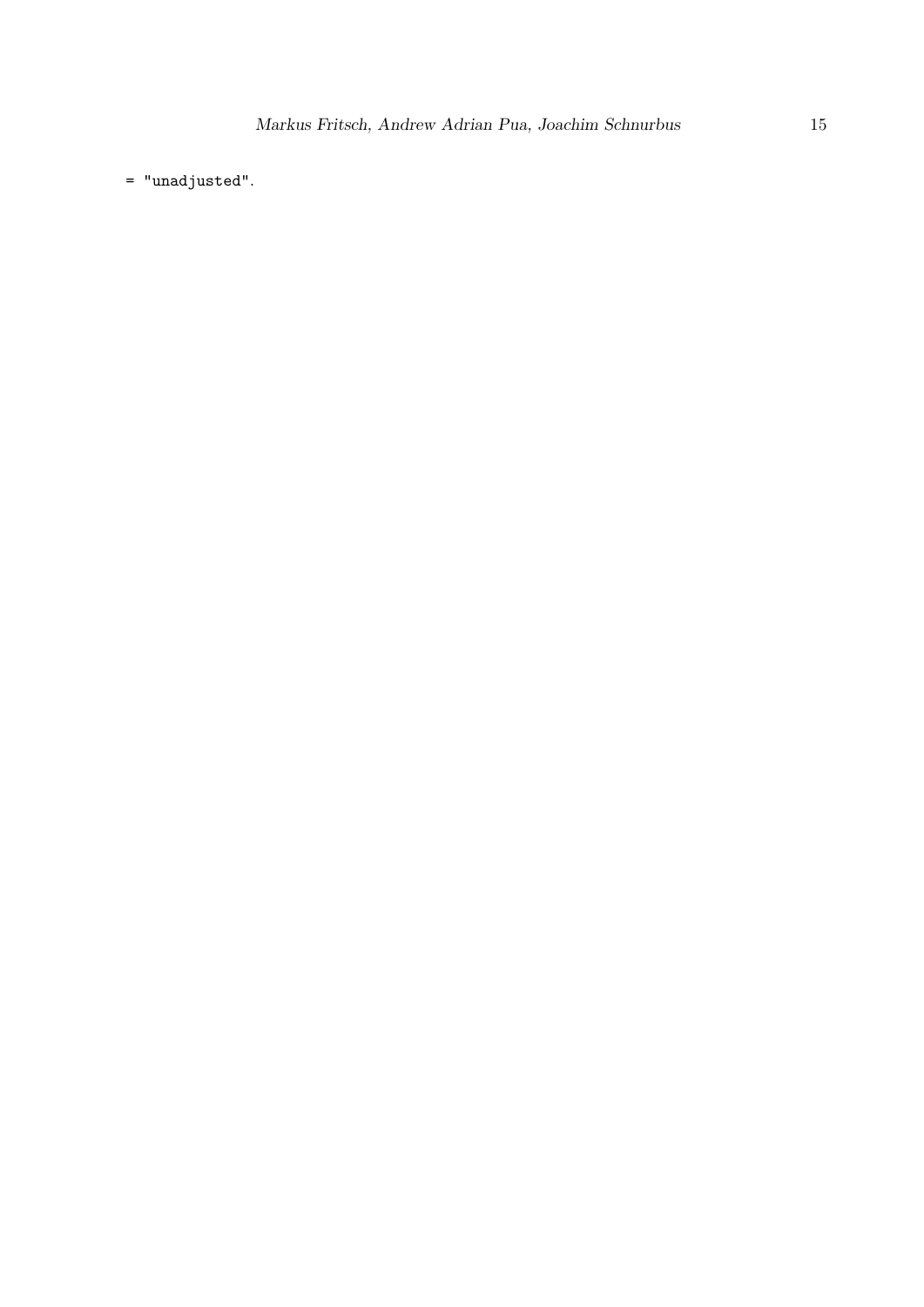<span id="page-15-0"></span>

|                         |                         |                                                                                                                                                             |                             | Table 1: Estimates in the spirit of Table 4 in Arellano and Bond (1991)           |                             |                    |                         |                    |                       |                    |
|-------------------------|-------------------------|-------------------------------------------------------------------------------------------------------------------------------------------------------------|-----------------------------|-----------------------------------------------------------------------------------|-----------------------------|--------------------|-------------------------|--------------------|-----------------------|--------------------|
|                         |                         | (a)                                                                                                                                                         | (b)                         |                                                                                   |                             | (c)                |                         | (d)                | (e)                   |                    |
|                         | Estimate                | Std.Err.rob                                                                                                                                                 | Estimate                    | Std.Err.rob                                                                       | Estimate                    | Std.Err.rob        | Estimate                | Std.Err.rob        | Estimate              | Std.Err.rob        |
| L1.n                    | $0.68623***$            | 0.14459                                                                                                                                                     | $0.62871**$                 | 0.19341                                                                           | $1.10335***$                | 0.05002            | $1.08852***$            | 0.07476            | $1.16847***$          | 0.06239            |
| L2.n                    | $-0.08536$              | 0.05602                                                                                                                                                     | $-0.06519$                  | 0.04505                                                                           | $-0.10423*$                 | 0.04652            | $-0.05953$              | 0.07776            | $-0.19362***$         | 0.05663            |
| $\ensuremath{\text{W}}$ | $-0.60782***$           | 0.17821                                                                                                                                                     | $-0.52576***$               | 0.15461                                                                           | $-0.44828**$                | 0.14872            | $-0.53856***$           | 0.11410            | $-0.21777$            | 0.12304            |
| L1.w                    | $0.39262*$              | 0.16799                                                                                                                                                     | 0.31129                     | 0.20300                                                                           | $0.42262**$                 | 0.15564            | $0.52214***$            | 0.11837            | 0.17753               | 0.12743            |
| $\mathbf{k}$            | $0.35685***$            | 0.05902                                                                                                                                                     | $0.27836***$                | 0.07280                                                                           | $0.29027***$                | 0.04999            | $0.34252***$            | 0.05727            | $0.22181***$          | 0.04912            |
| L1.k                    | $-0.05800$              | 0.07318                                                                                                                                                     | 0.01410                     | 0.09246                                                                           | $-0.15286*$                 | 0.06704            | $-0.21398**$            | 0.06679            | $-0.07124$            | 0.06904            |
| L2.k                    | $-0.01995$              | 0.03271                                                                                                                                                     | $-0.04025$                  | 0.04327                                                                           | $-0.13719***$               | 0.04127            | $-0.15273***$           | 0.03866            | $-0.12912**$          | 0.04568            |
| ys                      | $0.60851***$            | 0.17253                                                                                                                                                     | $0.59192***$<br>$-0.56599*$ | 0.17309                                                                           | $0.54843**$<br>$-0.66598**$ | 0.19379            | $0.59404**$             | 0.18922            | 0.29825               | 0.17402            |
| $L1$ .ys                | $-0.71116**$<br>0.10580 | 0.23172                                                                                                                                                     |                             | 0.26110<br>0.16110                                                                | 0.12729                     | 0.22142            | $-0.77509***$           | 0.22750<br>0.15027 | $-0.39531$<br>0.12557 | 0.21439            |
| L2.ys                   |                         | 0.14120                                                                                                                                                     | 0.10054                     |                                                                                   | $0.02354*$                  | 0.15561<br>0.01097 | 0.17620<br>$0.02278***$ |                    |                       | 0.13491<br>0.00969 |
| 1979<br>1980            | 0.00955<br>0.02202      | 0.01029<br>0.01771                                                                                                                                          | 0.01122<br>0.02307          | 0.01168<br>0.02006                                                                | $0.04106*$                  | 0.01953            | $0.04178*$              | 0.00621<br>0.01800 | 0.01567<br>0.02034    | 0.01929            |
| 1981                    | $-0.01177$              | 0.02951                                                                                                                                                     | $-0.02136$                  | 0.03324                                                                           | 0.00215                     | 0.03389            | 0.01271                 | 0.02742            | $-0.04586$            | 0.03014            |
| 1982                    | $-0.02706$              | 0.02928                                                                                                                                                     | $-0.03112$                  | 0.03397                                                                           | 0.01762                     | 0.02289            | 0.01554                 | 0.02401            | 0.00703               | 0.02050            |
| 1983                    | $-0.02132$              | 0.03046                                                                                                                                                     | $-0.01799$                  | 0.03693                                                                           | $0.04332*$                  | 0.01803            | 0.03006                 | 0.01730            | $0.04808*$            | 0.01886            |
| 1984                    | $-0.00770$              | 0.03141                                                                                                                                                     | $-0.02337$                  | 0.03661                                                                           | 0.02912                     | 0.02161            | 0.02610                 | 0.03956            | 0.02236               | 0.02069            |
|                         |                         | (a) one-step estimates; instruments for equations in first differences: $L(2/8)$ n, D.w, L.D.w, D.k, L.D.k, L2.D.k, D.ys, L.D.ys, L2.D.ys, D.1979 - D.1984  |                             |                                                                                   |                             |                    |                         |                    |                       |                    |
|                         |                         | (b) two-step estimates; instruments for equations in first differences: $L(2/8)$ .n, D.w, L.D.w, D.k, L.D.k, L.D.k, D.ys, L.D.ys, L.2.D.ys, D.1979 - D.1984 |                             |                                                                                   |                             |                    |                         |                    |                       |                    |
|                         |                         | (c) two-step estimates; equations in first differences: $L(2/8)$ .n, D.w, L.D.w, L.2.D.w, D.k, L.D.k, L.2.D.k, D.ys, L.D.ys, L.2.D.ys, D.1979 - D.1984      |                             |                                                                                   |                             |                    |                         |                    |                       |                    |
|                         |                         |                                                                                                                                                             |                             | equations in levels: $L(1/7)$ . $D.n, w, L.w, L2.w, k, L.k, L2.k, ys, L.y, L2.ys$ |                             |                    |                         |                    |                       |                    |
|                         |                         | (d) two-step estimates; equations in first differences: $L(2/8)$ .n,u,D.w,L.D.w,L.D.w,D.k,L.D.k,L.D.k,D.ys,L.D.ys,L.D.ys,L2.D.ys,D.1979 - D.1984            |                             |                                                                                   |                             |                    |                         |                    |                       |                    |
|                         |                         |                                                                                                                                                             |                             | equations in levels: $w, L.w, L2.w, k, L.k, L2.k, ys, L.ys, L2.ys$                |                             |                    |                         |                    |                       |                    |
|                         |                         | (e) 17 step estimates; equations in first differences: $L(2/8)$ .n, D.w, L.D.w, L2.D.w, D.k, L.D.k, L2.D.k, D.ys, L.D.ys, L2.D.ys, D.1979 - D.1984          |                             |                                                                                   |                             |                    |                         |                    |                       |                    |
|                         |                         |                                                                                                                                                             |                             | equations in levels: $L(1/7)$ . $D.n, w, L.w, L2.w, k, L.k, L2.k, ys, L.y, L2.ys$ |                             |                    |                         |                    |                       |                    |
|                         |                         | * $p < 0.05$ , ** $p < 0.01$ , *** $p < 0.001$ (refers to t-test of the null that the coefficient is equal to zero)                                         |                             |                                                                                   |                             |                    |                         |                    |                       |                    |
|                         |                         |                                                                                                                                                             |                             |                                                                                   |                             |                    |                         |                    |                       |                    |
|                         |                         |                                                                                                                                                             |                             |                                                                                   |                             |                    |                         |                    |                       |                    |
|                         |                         |                                                                                                                                                             |                             |                                                                                   |                             |                    |                         |                    |                       |                    |
|                         |                         |                                                                                                                                                             |                             |                                                                                   |                             |                    |                         |                    |                       |                    |
|                         |                         |                                                                                                                                                             |                             |                                                                                   |                             |                    |                         |                    |                       |                    |
|                         |                         |                                                                                                                                                             |                             |                                                                                   |                             |                    |                         |                    |                       |                    |
|                         |                         |                                                                                                                                                             |                             |                                                                                   |                             |                    |                         |                    |                       |                    |
|                         |                         |                                                                                                                                                             |                             |                                                                                   |                             |                    |                         |                    |                       |                    |
|                         |                         |                                                                                                                                                             |                             |                                                                                   |                             |                    |                         |                    |                       |                    |
|                         |                         |                                                                                                                                                             |                             |                                                                                   |                             |                    |                         |                    |                       |                    |
|                         |                         |                                                                                                                                                             |                             |                                                                                   |                             |                    |                         |                    |                       |                    |
|                         |                         |                                                                                                                                                             |                             |                                                                                   |                             |                    |                         |                    |                       |                    |
|                         |                         |                                                                                                                                                             |                             |                                                                                   |                             |                    |                         |                    |                       |                    |
|                         |                         |                                                                                                                                                             |                             |                                                                                   |                             |                    |                         |                    |                       |                    |
|                         |                         |                                                                                                                                                             |                             |                                                                                   |                             |                    |                         |                    |                       |                    |
|                         |                         |                                                                                                                                                             |                             |                                                                                   |                             |                    |                         |                    |                       |                    |
|                         |                         |                                                                                                                                                             |                             |                                                                                   |                             |                    |                         |                    |                       |                    |
|                         |                         |                                                                                                                                                             |                             |                                                                                   |                             |                    |                         |                    |                       |                    |
|                         |                         |                                                                                                                                                             |                             |                                                                                   |                             |                    |                         |                    |                       |                    |
|                         |                         |                                                                                                                                                             |                             |                                                                                   |                             |                    |                         |                    |                       |                    |
|                         |                         |                                                                                                                                                             |                             |                                                                                   |                             |                    |                         |                    |                       |                    |
|                         |                         |                                                                                                                                                             |                             |                                                                                   |                             |                    |                         |                    |                       |                    |
|                         |                         |                                                                                                                                                             |                             |                                                                                   |                             |                    |                         |                    |                       |                    |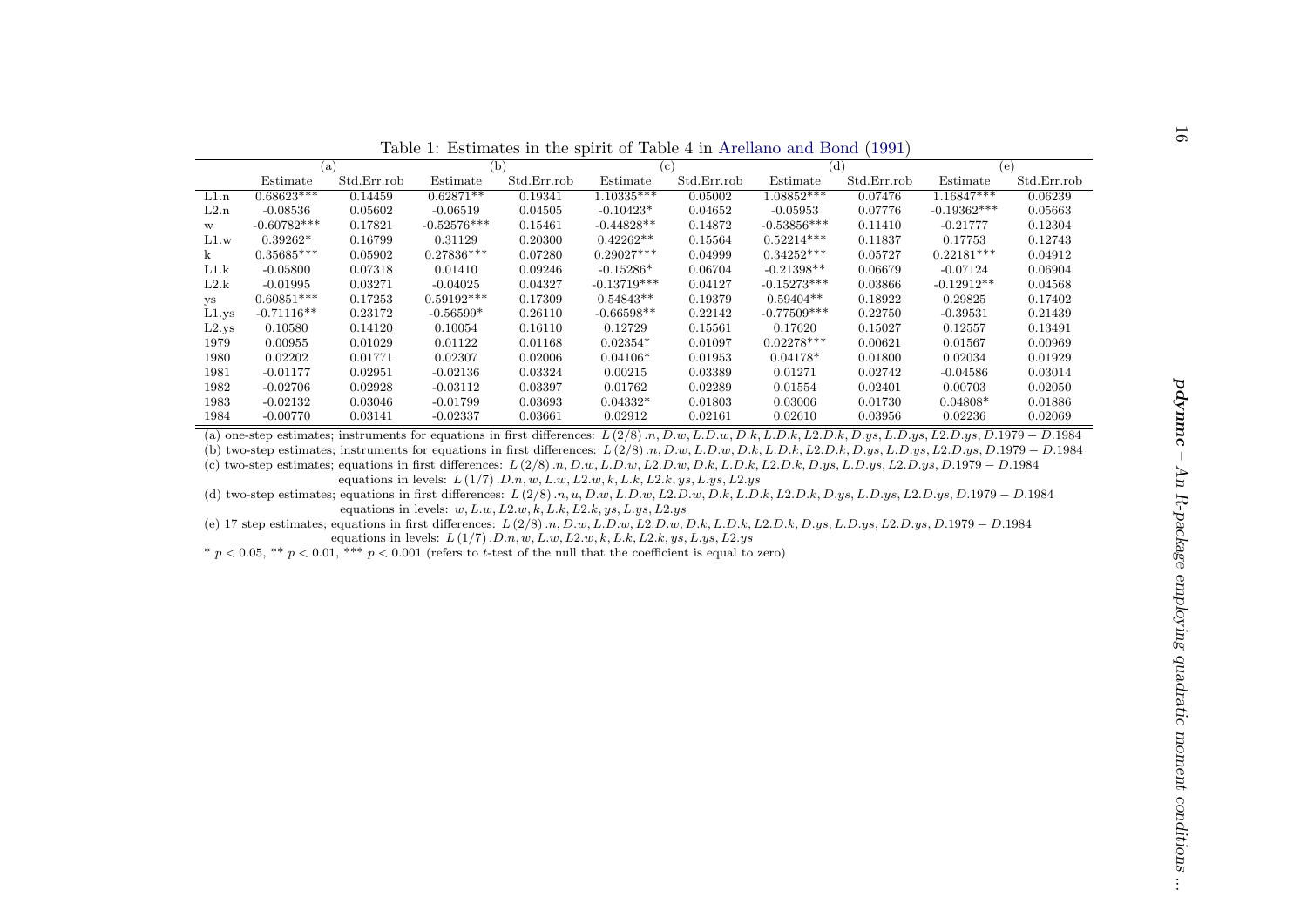Regarding the arguments

```
use.mc.diff = TRUE, include.y = TRUE, include.x = FALSE
```
it has to be noted that the HNR moment conditions (use.mc.diff) derived from the lagged dependent variable (include.y) are employed, while none are derived from other explanatory variables (by default  $include x = FALSE$ ). The latter argument implies that these other explanatory variables in the model are assumed to be exogenous and instrument themselves.

Different capabilities for testing hypotheses about the population parameters are available in pdynmc. Among them are the tests for serial correlation in the idiosyncratic remainder components proposed by [Arellano and Bond](#page-21-1) [\(1991\)](#page-21-1), Hansen tests, and Wald tests. In the following, carrying out these tests and interpreting the results is briefly illustrated based on the two-step GMM estimation results presented in column (b) of Table [1.](#page-15-0)

Employing the test for second order serial correlation of [Arellano and Bond](#page-21-1) [\(1991\)](#page-21-1) described in Section [5.2](#page-10-0) by  $m.test(m2, t.order = 2)$  yields:

Serial correlation test of degree 2

```
data: GMM Estimation; H0: no serial correlation of order 2 in epsilon
normal = -0.36744, p-value = 0.7133
```
The test does not reject the null hypothesis at any plausible significance level and does not provide any indication that the model specification might be inadequate. The test statistic and  $p$ -value are similar to **xtabond2** and **pgmm**.

Computing the Hansen J-test of the overidentifying restrictions described in Section [5.3](#page-11-0) by j.test(m2) yields:

J-Test of Hansen

data: GMM Estimation; H0: overidentifying restrictions valid chisq = 31.381, df = 25, p-value = 0.1767

The test does not reject the overidentifying restrictions and does not provide any indications that the validity of the instruments employed in estimation may be in doubt. Comparing the results to **xtabond2** shows that the degrees of freedom and the  $p$ -value differ. We consider 25 degrees of freedom to be the appropriate number here, as 41 instruments are employed in estimation to obtain 16 coefficient estimates. It seems that the function xtabond2 does not correct the degrees of freedom for the number of dummies dropped in estimation<sup>[1](#page-16-0)</sup>. The difference in the p-value is due to the differences in the degrees of freedom. Our results are equivalent to the results of **pgmm** for the overidentifying restrictions test. In **pgmm**, the above test is referred to as 'Sargan test'.

For the Wald test illustrated in Section [5.4,](#page-11-1) consider the null hypothesis that the population parameters of all coefficients included in the model are zero jointly, which is tested by wald.fct( $param = "all", object = m2$ :

<span id="page-16-0"></span> $^1\rm{Dummies}$  are dropped by the estimation routine in case of high collinearity.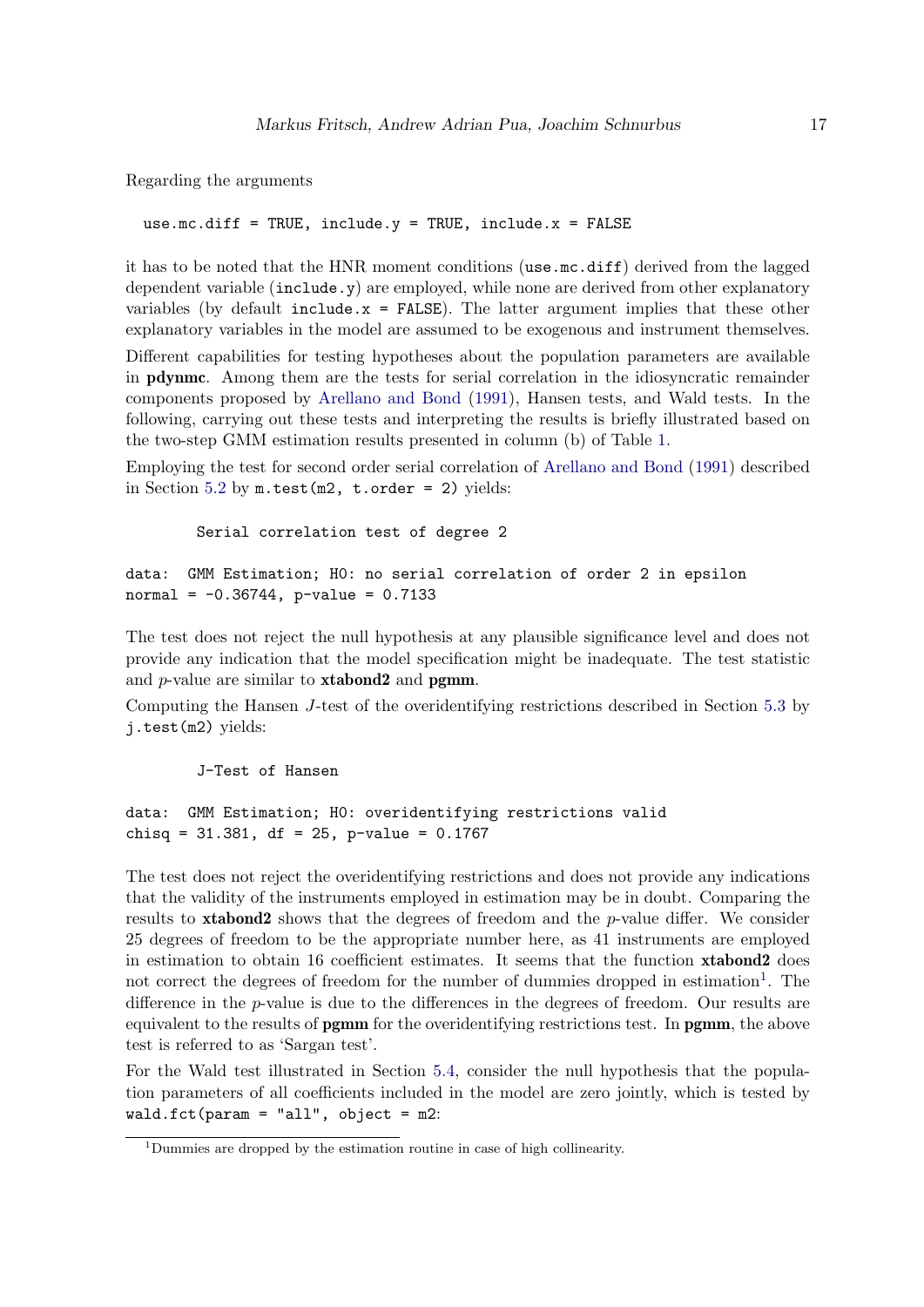```
Wald test
```

```
data: GMM Estimation; H0: beta = 0; tested model parameters: all
chisq = 1104.7, df = 16, p-value < 2.2e-16
```
The test rejects the null hypothesis. Comparing the test result to the implementation of the test in  $xtabond2 - again - reveals differences concerning the degrees of freedom. We$ consider 16 to be the appropriate number of degrees of freedom here, since this corresponds to the number of estimated parameters. As noted previously, the differences seem to stem from xtabond2 not adjusting the degrees of freedom for the dummies dropped in estimation. Alternative hypotheses that can be tested via the Wald test in pdynmc are that all slope parameters are zero jointly and that all parameters corresponding to the time dummies are zero jointly (param = "time.dum" only tests the time dummies, while param = "slope" only tests the slope parameters).

### 6.2. GMM estimation with HNR and ABov moment conditions

When the 'constant correlated effects' assumption stated in Equation [\(10\)](#page-5-0) holds, the HNR moment conditions from equations in differences employed in Section [6.1](#page-12-2) can be extended by the ABov moment conditions from equations in levels.

The ABov moment conditions are particularly useful for data generating processes, which are highly persistent [\(Blundell and Bond](#page-21-14) [1998\)](#page-21-14). In this case, identification by the HNR moment conditions from equations in levels may fail and GMM estimation based on HNR moment conditions is documented to possess poor finite sample performance (see, e.g., [Blundell and](#page-21-14) [Bond](#page-21-14) [1998;](#page-21-14) [Blundell](#page-21-10) et al. [2001;](#page-21-10) [Bun and Sarafidis](#page-21-5) [2015\)](#page-21-5).

In **pdynmc**, the ABov moment conditions from equations in levels can be (additionally) incorporated by :

use.mc.lev = TRUE

In principle, both, the time dummies and the further explanatory variables can be included in the equations in first differences and the level equations. It is recommended, though, to include the dummies only in one of the equations, as it can be shown that incorporating them in both equations renders one set of dummies redundant for estimation – while for the non-lagged dependent explanatory variables, this equivalence does not hold.<sup>[2](#page-17-0)</sup> We accommodate non-lagged dependent explanatory variables in the levels equations by

fur.con.lev = TRUE

and use this argument together with the earlier specified ones.

In order to obtain coefficient estimates, a decision about the matrix  $H$  in the one-step weighting matrix is required. When using the HNR and ABov moment conditions, the decision about **H** effectively involves specifying the matrices  $\vec{A}$ ,  $\vec{B}$ , and  $\vec{C}$  in the general structure given

<span id="page-17-0"></span><sup>&</sup>lt;sup>2</sup>Note that this is the case in balanced panels. The results may also not be numerically identical across function calls for different choices of the one-step weighting matrix. For a discussion, see https://www.statalist.org/forums/forum/general-stata-discussion/general/1357268-system-gmmtime-dummies.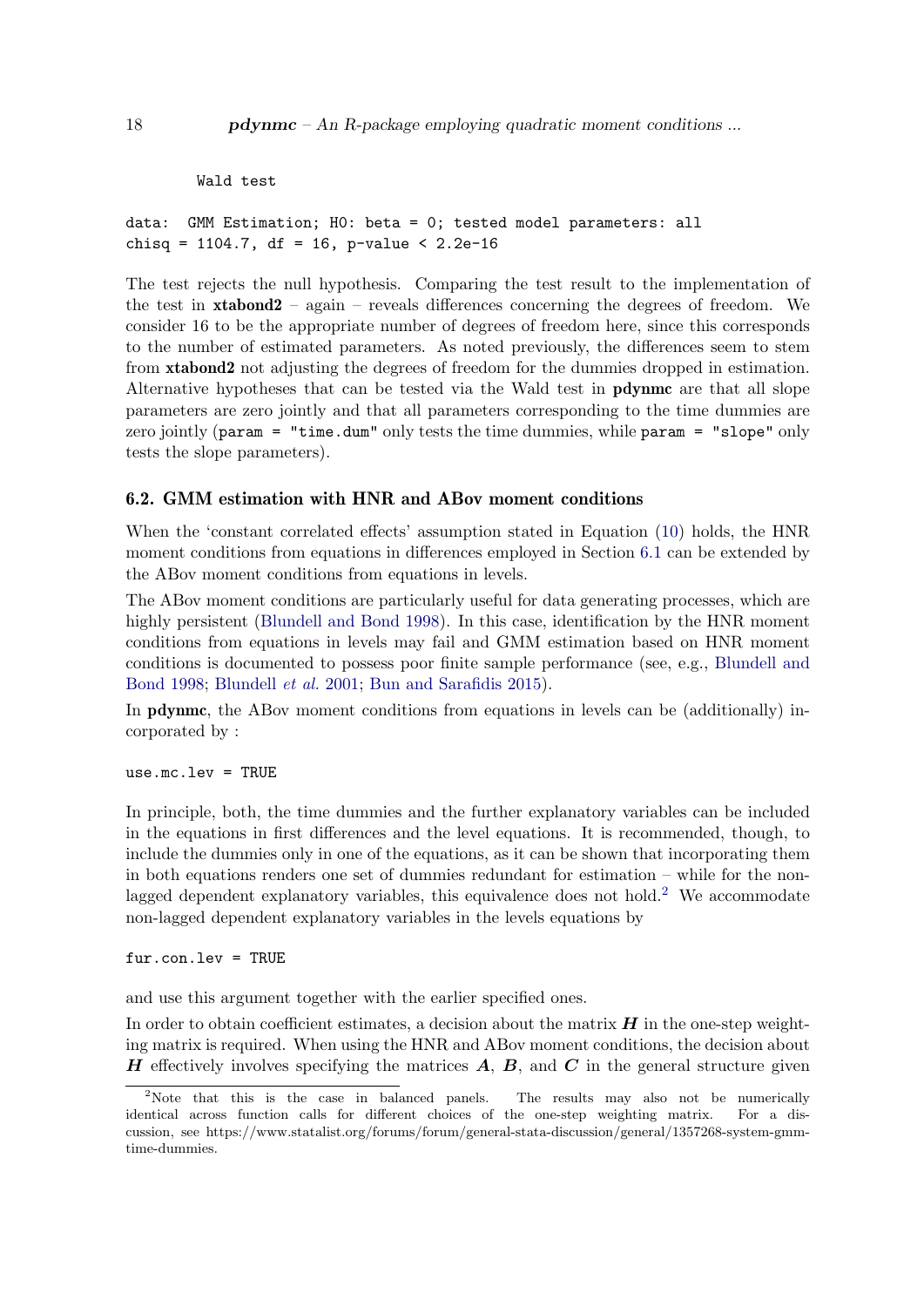in Section [4.2.](#page-7-2) As mentioned, the diagonal elements  $\boldsymbol{A}$  and  $\boldsymbol{C}$  reflect the expected variance covariance properties within a set of moment conditions, while  $\boldsymbol{B}$  reflects the expected covariances across different sets of moment conditions. In the given setting, A corresponds to the variance covariance properties of the HNR moment conditions, C to those of the ABov moment conditions, and  $\boldsymbol{B}$  to those across the HNR and ABov moment conditions. Three different options are currently available in  $\bf{pdynmc}$  to set up the weighting matrix  $\bf{w}$ .mat: iid.err, identity, and zero.cov. The first option leads to  $H_{HNR}$  being used for A, an identity for C, and a matrix B, such that  $BB' = H_{HNR}$ . Setting w.mat to identity leads to an identity matrix being used for the diagonal matrices  $\boldsymbol{A}$  and  $\boldsymbol{C}$  and an adequately dimensioned matrix  $B$  with 1 on the diagonal<sup>[3](#page-18-0)</sup>. When using the option zero.cov, the matrices A and C are as for option iid.err, but B is set to a null matrix. In case nonlinear moment conditions are used, the part of  $H$  which corresponds to the nonlinear moment conditions is set to an identity for all choices of w.mat. All elements of the matrices containing the expected covariance properties of the nonlinear moment conditions with other moment conditions are always set to zero.

The results presented in column (c) of Table [1](#page-15-0) are the two-step estimates of column (a2) of Table 4 in [Arellano and Bond](#page-21-1) [\(1991\)](#page-21-1) extended by the ABov moment conditions. All arguments are specified as described above. Including the ABov moment conditions into the analysis leads to substantial changes in the coefficient estimates of the first lag of the dependent variable. Note that the results indicate a markedly higher persistence of employment and render including two lags of the dependent variable questionable [\(Blundell and Bond](#page-21-14) [1998,](#page-21-14) e.g., estimate a version of the equation which contains only one lag of all explanatory variables). Note that the coefficient estimates of the explanatory variables, besides the first lag of the dependent variable, appear to be similar across estimations.

Equivalent results to column (c) of Table [1](#page-15-0) can be obtained from the pgmm function in the plm-package – besides some minor numerical differences at the fifth digit. When replicating the results with xtabond2, differences in the implementations become obvious: The instrument set for the ABov moment conditions is extended in similar fashion to the HNR moment conditions in xtabond2, while this is not the case in pgmm. An argument is available in pdynmc to extend the instrument set as in xtabond2:

inst.stata = TRUE

Due to the reasons described in Section [3.3,](#page-5-1) this argument is set to FALSE per default. When setting the option to TRUE, the results from xtabond2 and pdynmc are very close to our results.

### 6.3. GMM estimation with HNR and AS moment conditions

Recall that the linear ABov moment conditions from equations in levels comprise the nonlinear AS moment conditions and render them redundant for estimation [\(Blundell and Bond](#page-21-14) [1998;](#page-21-14) a derivation is provided in [Fritsch](#page-22-3) [2019\)](#page-22-3). Both sets of moment conditions may be useful in GMM estimation when the lag parameter is close to unity and it can be shown that extending the HNR moment conditions by either the ABov- or the AS moment conditions may identify the lag parameter – even when the individual moment conditions fail to do so [\(Bun and Kleibergen](#page-21-4)

<span id="page-18-0"></span><sup>&</sup>lt;sup>3</sup>Note that the matrix  $\boldsymbol{B}$  is not necessarily a quadratic matrix.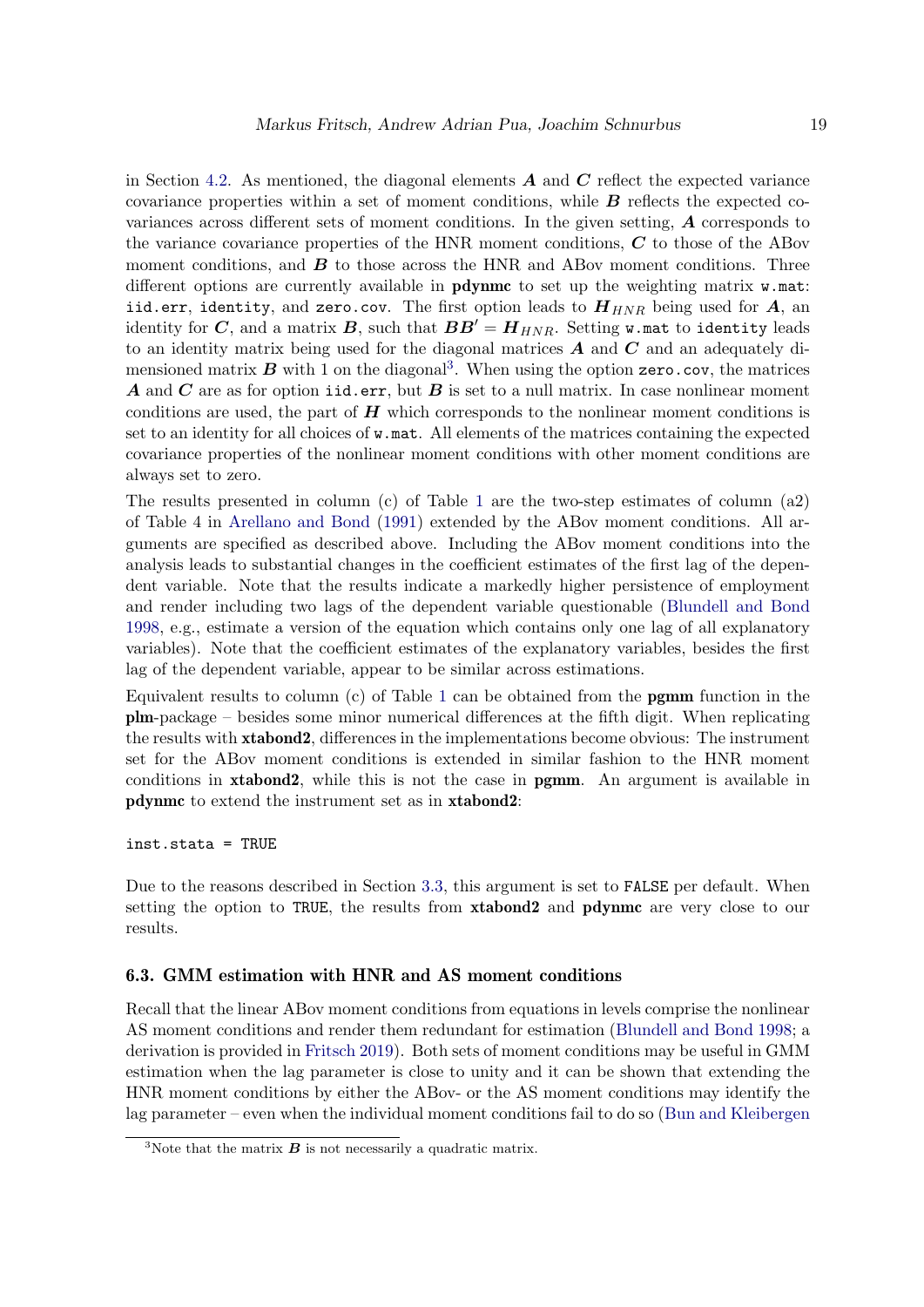[2019;](#page-21-4) [Gørgens](#page-22-2) et al. [2019\)](#page-22-2). The ABov moment conditions require the 'constant correlated effects' assumption, while the AS moment conditions only require standard assumptions to hold. Therefore, the latter may be useful in situations where the 'constant correlated effects' assumption is in doubt and the statistician aims to investigate a highly persistent dynamic process with a structure similar to Equation  $(3)$ . In **pdynmc**, including nonlinear moment conditions into the analysis is available via:

use.mc.nonlin = TRUE

When extending the analysis of [Arellano and Bond](#page-21-1) [\(1991\)](#page-21-1) by the nonlinear AS moment conditions, the results differ substantially from column (b) of Table [1](#page-15-0) and are very similar to the coefficient estimates shown in column (c) of Table [1.](#page-15-0) This casts doubt on the HNR moment conditions and may be a hint that there is high persistence in the employment process – as high persistence leads to the lag parameters not being identified by the HNR moment conditions [\(Bun and Kleibergen](#page-21-4) [2019;](#page-21-4) [Gørgens](#page-22-2) et al. [2019\)](#page-22-2). Note that since the unobservable error term u (which can be expressed in terms of observable model components and parameters) is included in the instrument set for the equations in first differences, nonlinear moment conditions are employed in estimation. Also note that the coefficient estimates in column (d) of Table [1](#page-15-0) are very close to coefficient estimates obtained from xtdpdgmm.

#### 6.4. Iterated GMM

Iterated GMM can be used, by specifying the following commands:

estimation = "iterative", max.iter =  $100$ , iter.tol =  $0.01$ ,

When estimation = "iterative" is used, max.iter specifies the maximum number of iterations, iter.tol the search tolerance w.r.t. convergence. We employ max.iter = 100 and iter.tol = 0.01. These values are the default values and can be adjusted by the user. Iterated GMM results are shown in column (e) of Table [1.](#page-15-0) The moment conditions employed are the same as in column (c) of the table. The parameter estimates obtained after 17 steps are relatively similar to those in columns  $(c)-(d)$ .

#### 6.5. Starting values

If numerical optimization techniques are used, the starting for all parameters are drawn from the uniform distribution on an interval  $[-1, 1]$  by the following commands (set as default):

```
start.val.lo = -1, start.val.up = 1, seed.input = 42
```
As usual, the seed.input ensures reproducibility. The starting values can be varied by the user via arguments start.val.lo and start.val.up and setting custom.start.val to TRUE.

# 7. Concluding remarks

<span id="page-19-0"></span>The R-package pdynmc provides a function to estimate linear dynamic panel data models. The implementation allows for general lag structures of the explanatory variables, which may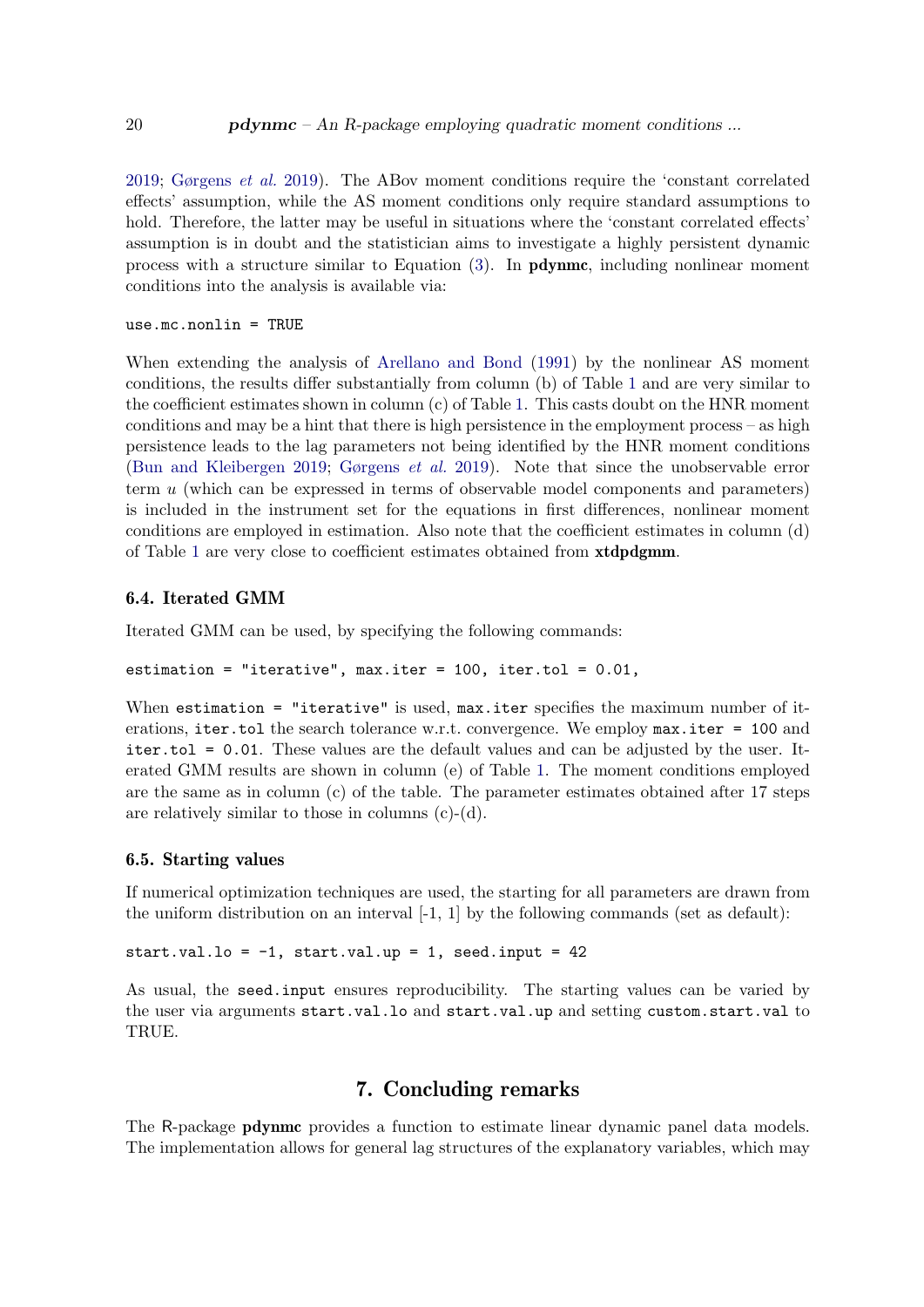encompass lags of the dependent variable and further explanatory variables. For estimation, linear and nonlinear moment conditions are derived from the model assumptions; further controls and external instruments (if available) may also be added. Estimation is carried out by numerical optimization of the GMM objective function. Corresponding closed form solutions are computed – where possible – and stored besides the results from numerical optimization. The estimation routine can handle balanced and unbalanced panel data sets and provides one-step-, two-step-, and continuously updating estimation. Accounting for (unobserved) time-specific effects is possible by including time dummies. Different choices for the weighting matrix, which guides the aggregation of moment conditions in one-step GMM estimation are available. Concerning the computation of standard errors for the coefficient estimates, the following options are currently available in **pdynmc**: non-robust one- and twostep standard errors and robust one-step- and Windmeijer-corrected two-step standard errors. Some standard hypothesis and specification tests are also available. Among them are Wald tests, overidentifying restrictions tests and a test for serial correlation in the idiosyncratic remainder components.

We plan to extend the package by the following features in the future:

- As mentioned in Section 2, speed improvements are a priority to enable the use of this package in Monte Carlo simulations. In addition, once the "bleeding-edge" features of iterated GMM become mainstream, having a package that provides some basic functionality will be of use.
- Incorporate further diagnostics and tests to assess the validity of the estimated specifications and the underlying moment conditions and assumptions (e.g., testing the 'constant correlated effects' assumption and testing for structural breaks).
- Facilitate choosing an adequate dynamic specification by lag selection techniques.
- $\bullet$  Include moment selection capabilities based on an appropriate criterion into GMM estimation which allow to remove certain instruments/moment conditions.
- Expand the possible choices for the one-step weighting matrix by, e.g., the proposition in [Kiviet](#page-22-13) [\(2007b\)](#page-22-13) for GMM estimation based on linear HNR- and ABov moment conditions.
- Implement the IV estimator solely based on the nonlinear moment conditions proposed by Pua [et al.](#page-23-0) [\(2019a,](#page-23-0)[b\)](#page-23-1).

# 8. Acknowledgements

Andrew Adrian Pua gratefully acknowledges support from the Fundamental Research Funds for the Central Universities (No. 20720171074).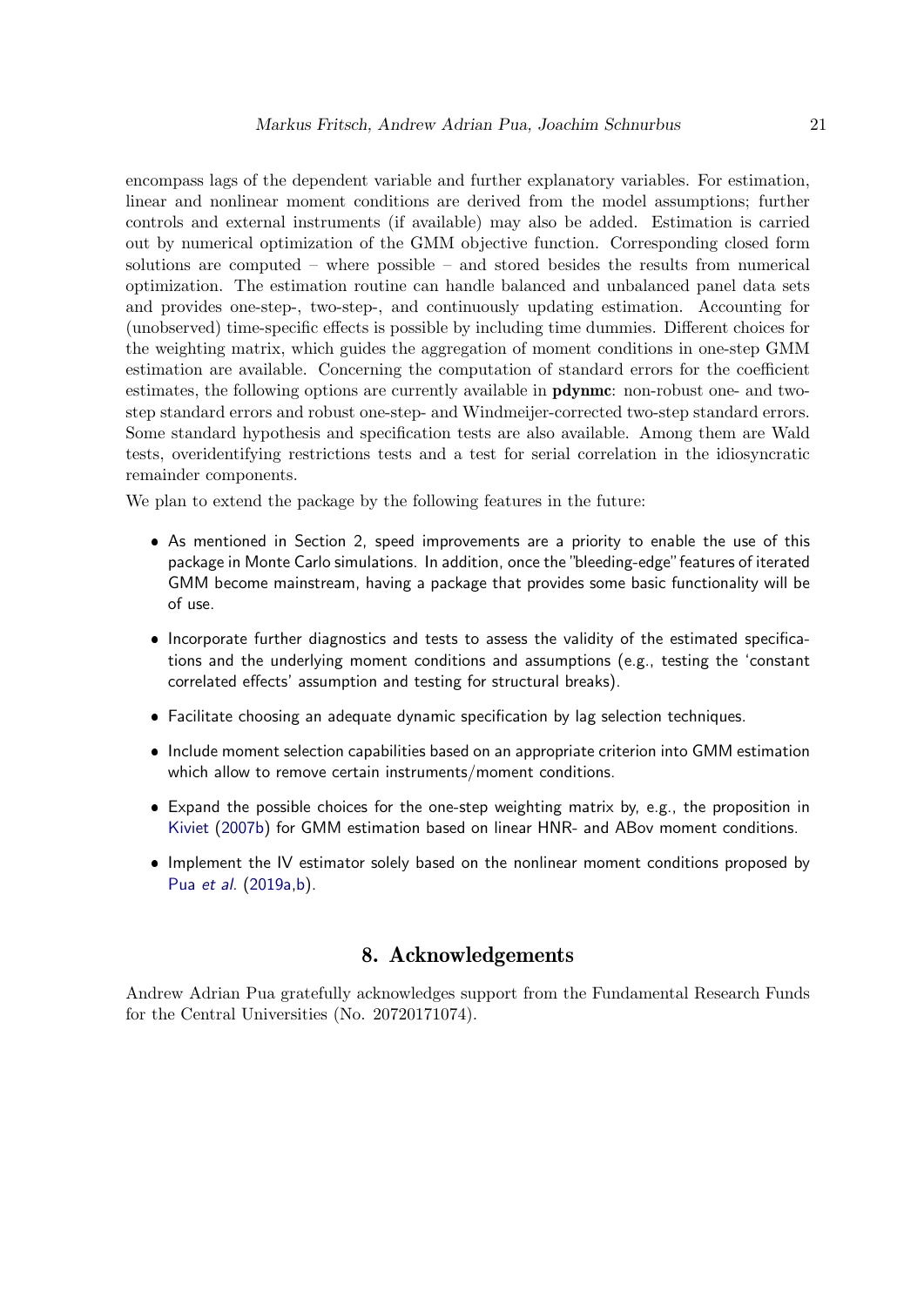# <span id="page-21-13"></span>References

- <span id="page-21-0"></span>Ahn SC, Schmidt P (1995). "Efficient estimation of models for dynamic panel data." *Journal* of Econometrics,  $68(1)$ , 5-27. [doi:https://doi.org/10.1016/0304-4076\(94\)01641-C](http://dx.doi.org/https://doi.org/10.1016/0304-4076(94)01641-C).
- <span id="page-21-2"></span>Anderson T, Hsiao C (1982). "Formulation and estimation of dynamic models using panel data." Journal of Econometrics, 18(1), 47–82. [doi:https://doi.org/10.1016/](http://dx.doi.org/https://doi.org/10.1016/0304-4076(82)90095-1) [0304-4076\(82\)90095-1](http://dx.doi.org/https://doi.org/10.1016/0304-4076(82)90095-1).
- <span id="page-21-9"></span>Arellano M (2003). Panel Data Econometrics. Oxford University Press. [doi:https://doi.](http://dx.doi.org/https://doi.org/10.1093/0199245282.001.0001) [org/10.1093/0199245282.001.0001](http://dx.doi.org/https://doi.org/10.1093/0199245282.001.0001).
- <span id="page-21-1"></span>Arellano M, Bond S (1991). "Some Tests of Specification for Panel Data: Monte Carlo Evidence and an Application to Employment Equations." The Review of Economic Studies, 58(2), 277–297. [doi:https://doi.org/10.2307/2297968](http://dx.doi.org/https://doi.org/10.2307/2297968).
- <span id="page-21-3"></span>Arellano M, Bover O (1995). "Another look at the instrumental variable estimation of errorcomponents models." Journal of Econometrics,  $68(1)$ , 29-51. [doi:https://doi.org/10.](http://dx.doi.org/https://doi.org/10.1016/0304-4076(94)01642-D) [1016/0304-4076\(94\)01642-D](http://dx.doi.org/https://doi.org/10.1016/0304-4076(94)01642-D).
- <span id="page-21-14"></span>Blundell R, Bond S (1998). "Initial conditions and moment restrictions in dynamic panel data models." Journal of Econometrics, 87(1), 115-143. [doi:http://dx.doi.org/10.](http://dx.doi.org/http://dx.doi.org/10.1016/S0304-4076(98)00009-8) [1016/S0304-4076\(98\)00009-8](http://dx.doi.org/http://dx.doi.org/10.1016/S0304-4076(98)00009-8).
- <span id="page-21-10"></span>Blundell R, Bond S, Windmeijer F (2001). "Estimation in dynamic panel data models: Improving on the performance of the standard GMM estimator." In BH Baltagi, TB Fomby, RC Hill (eds.), Nonstationary Panels, Panel Cointegration, and Dynamic Panels, volume 15 of Advances in Econometrics, pp. 53–91. Emerald Group Publishing. [doi:](http://dx.doi.org/https://doi.org/10.1016/S0731-9053(00)15003-0) [https://doi.org/10.1016/S0731-9053\(00\)15003-0](http://dx.doi.org/https://doi.org/10.1016/S0731-9053(00)15003-0).
- <span id="page-21-4"></span>Bun MJG, Kleibergen F (2019). "Identification robust inference for moments based analysis of linear dynamic panel data models." Technical report, Universiteit van Amsterdam. URL <https://drive.google.com/file/d/1UTdJvv0TFH2WbnCoo4FJ7u4tynw7ObmH/view>.
- <span id="page-21-5"></span>Bun MJG, Sarafidis V (2015). "Chapter 3 – Dynamic Panel Data Models." In BH Baltagi (ed.), The Oxford Handbook of Panel Data, pp. 76–110. Oxford University Press. [doi:](http://dx.doi.org/https://doi.org/10.1093/oxfordhb/9780199940042.013.0003) [https://doi.org/10.1093/oxfordhb/9780199940042.013.0003](http://dx.doi.org/https://doi.org/10.1093/oxfordhb/9780199940042.013.0003).
- <span id="page-21-7"></span>Croissant Y, Millo G (2008). "Panel Data Econometrics in R: The plm Package." Journal of Statistical Software, 27(2), 1–43. [doi:https://doi.org/10.18637/jss.v027.i02](http://dx.doi.org/https://doi.org/10.18637/jss.v027.i02).
- <span id="page-21-6"></span>Croissant Y, Millo G (2018). Panel Data Econometrics with R. Wiley.
- <span id="page-21-12"></span>Croissant Y, Millo G, Tappe K (2019). "plm: Linear Models for Panel Data." URL [https:](https://cran.r-project.org/web/packages/plm) [//cran.r-project.org/web/packages/plm](https://cran.r-project.org/web/packages/plm).
- <span id="page-21-8"></span>Doornik JA, Arellano M, Bond S (2012). Panel Data estimation using DPD for Ox. URL <http://www.doornik.com/download.html>.
- <span id="page-21-11"></span>Fletcher R (1970). "A new approach to variable metric algorithms." The Computer Journal, 13(3), 317–322. [doi:https://doi.org/10.1093/comjnl/13.3.317](http://dx.doi.org/https://doi.org/10.1093/comjnl/13.3.317).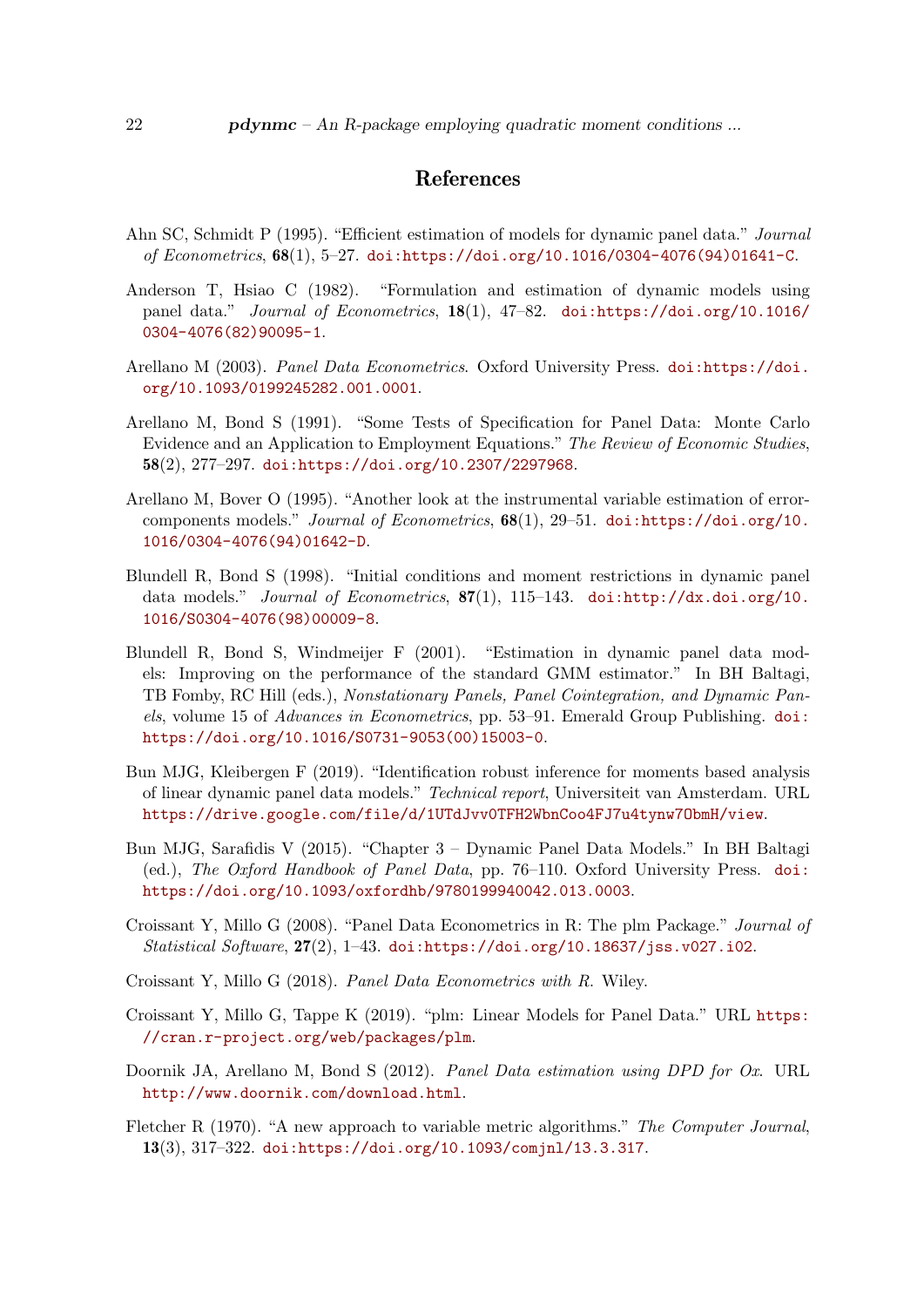- <span id="page-22-3"></span>Fritsch M (2019). "On GMM-estimation of linear dynamic panel data models." University of Passau Working Papers in Business Administration B-36-19, University of Passau. URL <https://www.wiwi.uni-passau.de/en/research/working-papers/>.
- <span id="page-22-2"></span>Gørgens T, Han C, Xue S (2019). "Moment Restrictions and Identification in Linear Dynamic Panel Data Models." Annals of Economics and Statistics, (134), 149–176. URL [https:](https://www.jstor.org/stable/10.15609/annaeconstat2009.134.0149) [//www.jstor.org/stable/10.15609/annaeconstat2009.134.0149](https://www.jstor.org/stable/10.15609/annaeconstat2009.134.0149).
- <span id="page-22-6"></span>Hansen BE, Lee S (2019). "Inference for Iterated GMM Under Misspecification." Unpublished Working Paper, URL <https://www.ssc.wisc.edu/~bhansen/papers/IteratedGMM.pdf>.
- <span id="page-22-12"></span>Hansen LP (1982). "Large Sample Properties of Generalized Method of Moments Estimators."  $Econometrica, 50(4), 1029-1054.$  [doi:https://doi.org/10.2307/1912775](http://dx.doi.org/https://doi.org/10.2307/1912775).
- <span id="page-22-11"></span>Hayashi F (2000). Econometrics. Princeton University Press.
- <span id="page-22-1"></span>Holtz-Eakin D, Newey Whitney K, Rosen HS (1988). "Estimating Vector Autoregressions with Panel Data." Econometrica, 56(6), 1371–1395. [doi:https://doi.org/10.2307/1913103](http://dx.doi.org/https://doi.org/10.2307/1913103).
- <span id="page-22-0"></span>Hsiao C (2014). Analysis of Panel Data. Cambridge University Press.
- <span id="page-22-7"></span>Hwang J, Sun Y (2018). "Should we go one step further? An accurate comparison of onestep and two-step procedures in a generalized method of moments framework." Journal of Econometrics,  $207(2)$ ,  $381 - 405$ . ISSN 0304-4076. [doi:https://doi.org/10.1016/j.](http://dx.doi.org/https://doi.org/10.1016/j.jeconom.2018.07.006) [jeconom.2018.07.006](http://dx.doi.org/https://doi.org/10.1016/j.jeconom.2018.07.006).
- <span id="page-22-8"></span>Kiviet JF (2007a). "Chapter 11 – Judging Contending Estimators by Simulation: Tournaments in Dynamic Panel Data Models." In GDA Phillips, E Tzavalis (eds.), The Refinement of Econometric Estimation and Test Procedures: Finite Sample and Asymptotic Analysis, pp. 282–318. Cambridge University Press. [doi:https://doi.org/10.1017/](http://dx.doi.org/https://doi.org/10.1017/CBO9780511493157) [CBO9780511493157](http://dx.doi.org/https://doi.org/10.1017/CBO9780511493157).
- <span id="page-22-13"></span>Kiviet JF (2007b). "On the optimal weighting matrix for the GMM system estimator in dynamic panel data models." UvA-Econometrics Discussion Paper 2007/08, Universiteit van Amsterdam, Dept. of Econometrics. URL [https://ase.](https://ase.uva.nl/content/research-programmes/uva-econometrics/discussion-papers/discussion-papers-uva-econometrics.html#anker-discussion-papers-2007) [uva.nl/content/research-programmes/uva-econometrics/discussion-papers/](https://ase.uva.nl/content/research-programmes/uva-econometrics/discussion-papers/discussion-papers-uva-econometrics.html#anker-discussion-papers-2007) [discussion-papers-uva-econometrics.html#anker-discussion-papers-2007](https://ase.uva.nl/content/research-programmes/uva-econometrics/discussion-papers/discussion-papers-uva-econometrics.html#anker-discussion-papers-2007).
- <span id="page-22-4"></span>Kripfganz S (2019). "XTDPDGMM: Stata module to perform generalized method of moments estimation of linear dynamic panel data models." URL [http://EconPapers.repec.org/](http://EconPapers.repec.org/RePEc:boc:bocode:s458395) [RePEc:boc:bocode:s458395](http://EconPapers.repec.org/RePEc:boc:bocode:s458395).
- <span id="page-22-5"></span>Long JA (2019). panelr: Regression Models and Utilities for Repeated Measures and Panel Data. R package version 0.7.0, URL <https://cran.r-project.org/package=panelr>.
- <span id="page-22-10"></span>Nash JC (1990). Compact Numerical Methods for Computers: Linear Algebra and Function Minimisation. CRC Press.
- <span id="page-22-9"></span>Nash JC (2014). "On Best Practice Optimization Methods in R." Journal of Statistical Software,  $60(2)$ , 1-14. [doi:https://doi.org/10.18637/jss.v060.i02](http://dx.doi.org/https://doi.org/10.18637/jss.v060.i02).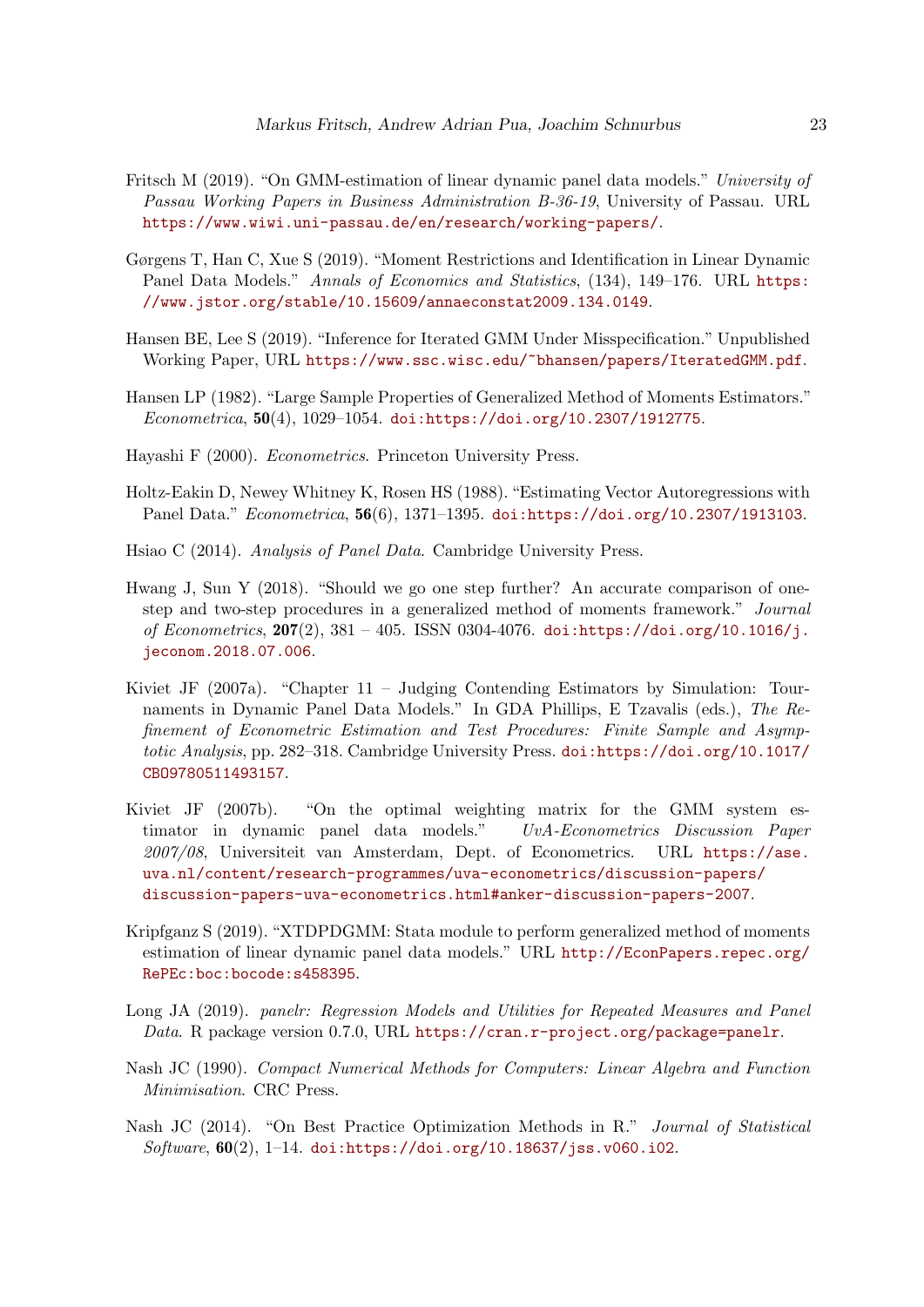- <span id="page-23-6"></span>Nash JC, Varadhan R (2011). "Unifying Optimization Algorithms to Aid Software System Users: optimx for R." Journal of Statistical Software,  $43(9)$ , 1–14. [doi:https://doi.org/](http://dx.doi.org/https://doi.org/10.18637/jss.v043.i09) [10.18637/jss.v043.i09](http://dx.doi.org/https://doi.org/10.18637/jss.v043.i09).
- <span id="page-23-5"></span>Phillips PC, Han C (2019). "Chapter 5 - Dynamic panel GMM using R." In HD Vinod, C Rao (eds.), *Conceptual Econometrics Using R*, volume 41 of *Handbook of Statistics*, pp.  $119 -$ 144. Elsevier. [doi:https://doi.org/10.1016/bs.host.2019.01.002](http://dx.doi.org/https://doi.org/10.1016/bs.host.2019.01.002).
- <span id="page-23-0"></span>Pua A, Fritsch M, Schnurbus J (2019a). "Large sample properties of an IV estimator based on the Ahn and Schmidt moment conditions." University of Passau Working Papers in Business Administration B-37-19, University of Passau. URL [https://www.wiwi.uni-passau.](https://www.wiwi.uni-passau.de/en/research/working-papers/) [de/en/research/working-papers/](https://www.wiwi.uni-passau.de/en/research/working-papers/).
- <span id="page-23-1"></span>Pua A, Fritsch M, Schnurbus J (2019b). "Practical aspects of using quadratic moment conditions in linear AR(1) panel data models." University of Passau Working Papers in Business Administration B-38-19, University of Passau. URL [https://www.wiwi.uni-passau.de/](https://www.wiwi.uni-passau.de/en/research/working-papers/) [en/research/working-papers/](https://www.wiwi.uni-passau.de/en/research/working-papers/).
- <span id="page-23-3"></span>R Core Team (2019). R: A Language and Environment for Statistical Computing. R Foundation for Statistical Computing, Vienna, Austria. URL <http://www.R-project.org>.
- <span id="page-23-9"></span>Roodman D (2009). "A Note on the Theme of Too Many Instruments." Oxford Bulletin of Economics and Statistics, 71(1), 135–158. [doi:https://doi.org/10.1111/j.1468-0084.](http://dx.doi.org/https://doi.org/10.1111/j.1468-0084.2008.00542.x) [2008.00542.x](http://dx.doi.org/https://doi.org/10.1111/j.1468-0084.2008.00542.x).
- <span id="page-23-10"></span>Roodman D (2018). "xtabond2: Stata module to extend xtabond dynamic panel data estimator." URL <https://econpapers.repec.org/software/bocbocode/s435901.htm>.
- <span id="page-23-8"></span>Sargan JD (1958). "The Estimation of Economic Relationships Using Instrumental Variables." Econometrica, 26(3), 393–415. [doi:https://doi.org/10.2307/1907619](http://dx.doi.org/https://doi.org/10.2307/1907619).
- <span id="page-23-4"></span>Sigmund M, Ferstl R (2019). "Panel vector autoregression in R with the package panelvar." The Quarterly Review of Economics and Finance, p. forthcoming. [doi:https://doi.org/](http://dx.doi.org/https://doi.org/10.1016/j.qref.2019.01.001) [10.1016/j.qref.2019.01.001](http://dx.doi.org/https://doi.org/10.1016/j.qref.2019.01.001).
- <span id="page-23-2"></span>StataCorp (2015). Stata Longitudinal-Data/Panel-Data Reference Manual Release 14. StataCorp LP, College Station, Texas.
- <span id="page-23-7"></span>Windmeijer F (2005). "A finite sample correction for the variance of linear efficient two-step GMM estimators." Journal of Econometrics, 126(1), 25-51. [doi:https://doi.org/10.](http://dx.doi.org/https://doi.org/10.1016/j.jeconom.2004.02.005) [1016/j.jeconom.2004.02.005](http://dx.doi.org/https://doi.org/10.1016/j.jeconom.2004.02.005).